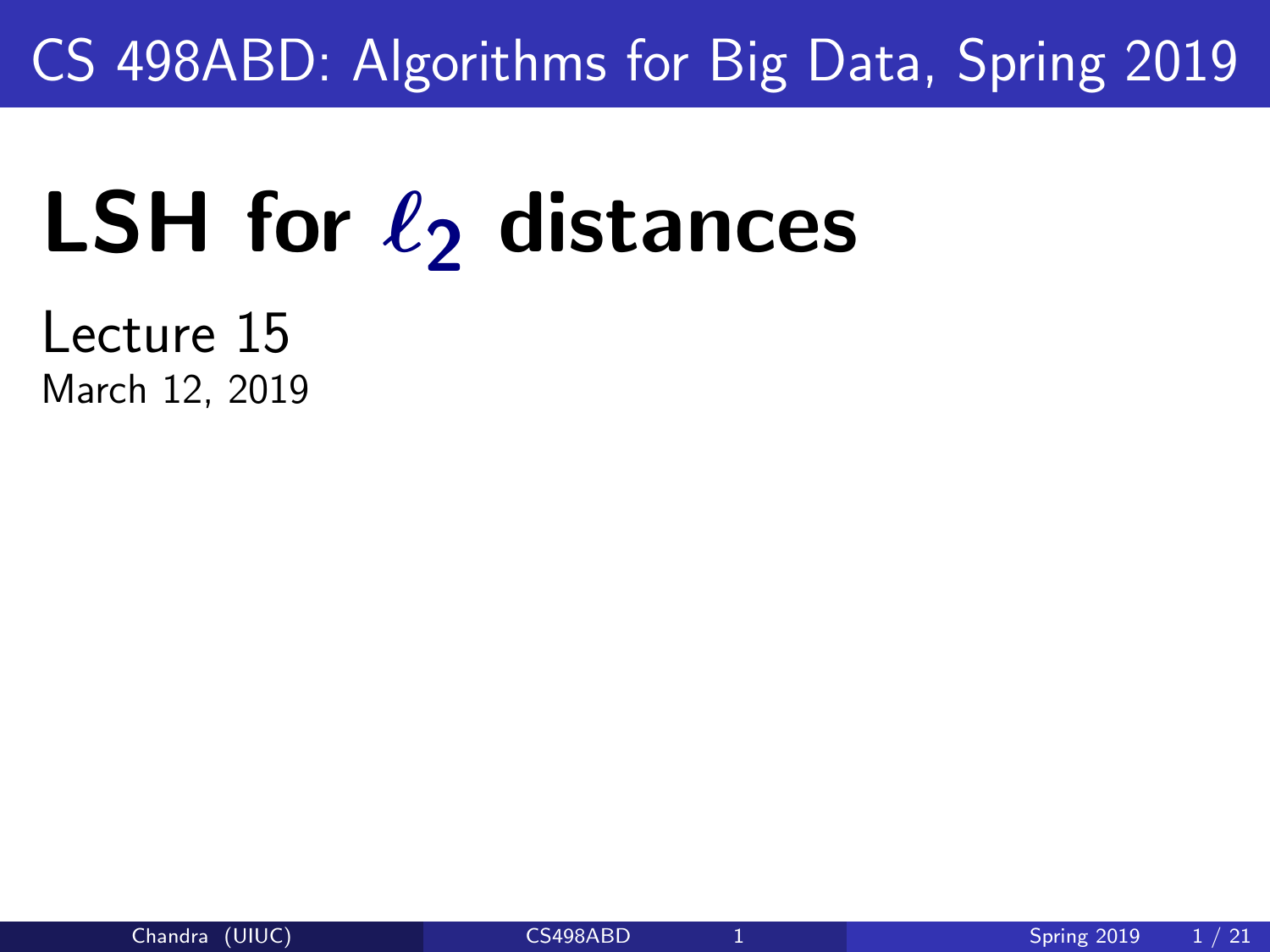# LSH Approach for Approximate NNS

#### Use locality-sensitive hashing to solve simplified decision problem

#### Definition

A family of hash functions is  $(r, cr, p_1, p_2)$ -LSH with  $p_1 > p_2$  and  $c > 1$  if h drawn randomly from the family satisfies the following:

- $Pr[h(x) = h(y)] > p_1$  when  $dist(x, y) < r$
- $Pr[h(x) = h(y)] \leq p_2$  when dist $(x, y) \geq cr$

Key parameter: the gap between  $p_1$  and  $p_2$  measured as  $\rho = \frac{\log p_1}{\log p_2}$ log  $p_2$ usually small.

Two-level hashing scheme:

- Amplify basic locality sensitive hash family to create better family by repetition
- Use several copies of amplified hash functions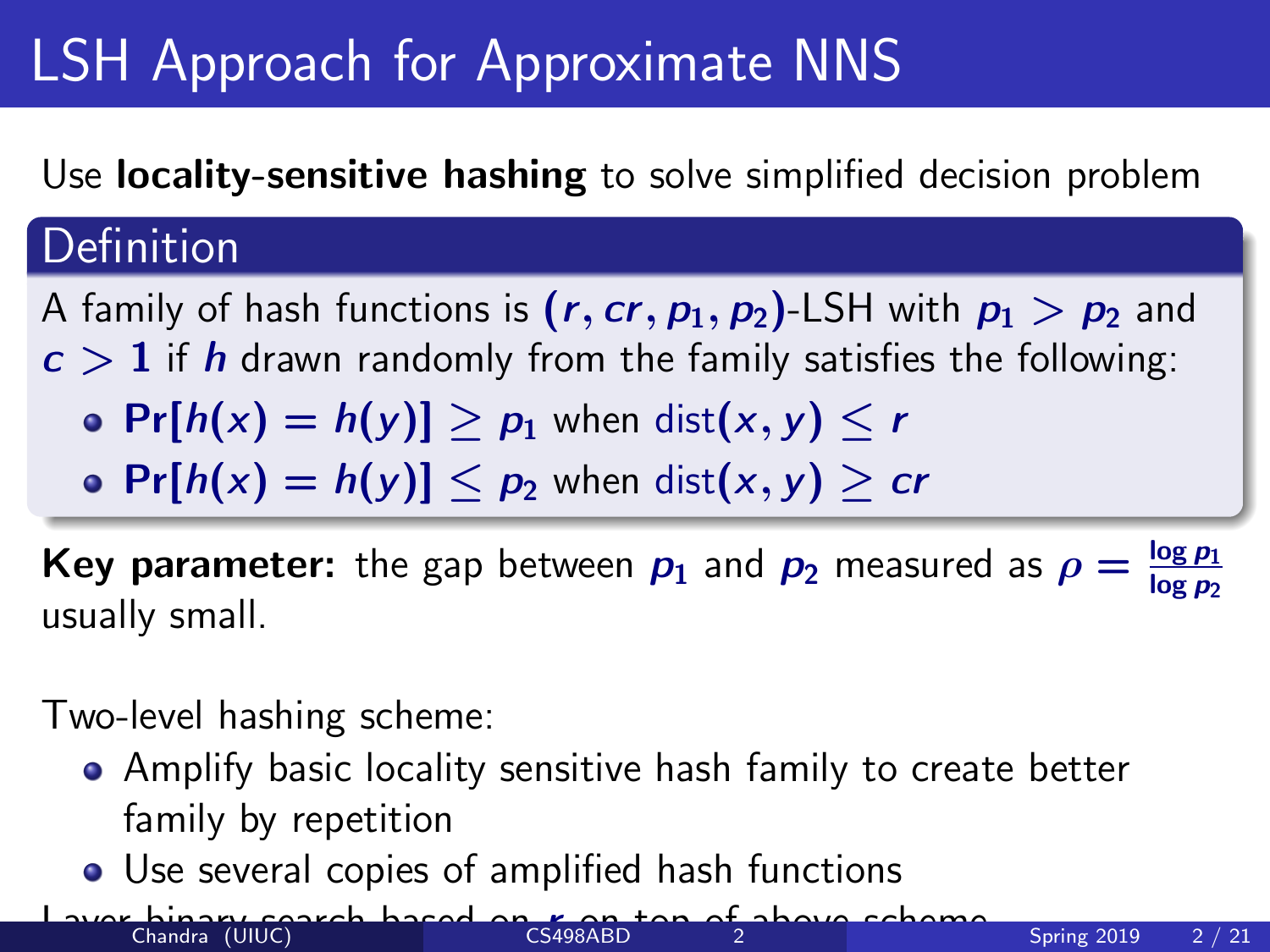# LSH Approach for Approximate NNS

Key parameter: the gap between  $p_1$  and  $p_2$  measured as  $\rho = \frac{\log p_1}{\log p_2}$  $log p_2$ usually small.

- $L \simeq n^{\rho}$  hash tables
- Storage:  $n^{1+\rho}$  (ignoring log factors)
- Query time:  $\bm{k}n^\rho$  (ignoring log factors) where  $\bm{k} = \log_{1/p_2} n$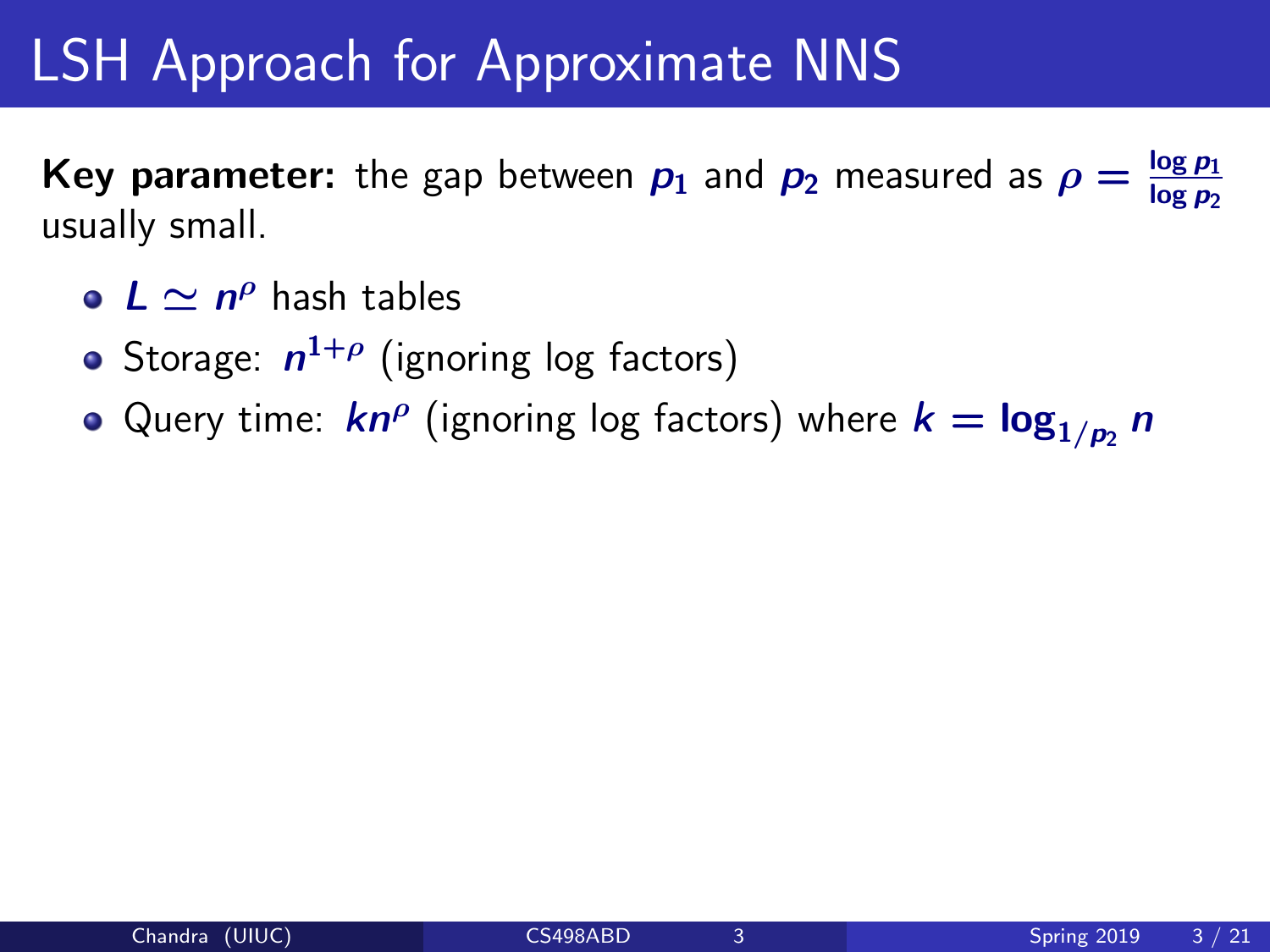# LSH for Euclidean Distances

#### Now  $x_1, x_2, \ldots, x_n \in \mathbb{R}^d$  and  $\text{dist}(x, y) = ||x - y||_2$

First do dimensionality reduction  $(JL)$  to reduce  $d$  (if necessary) to  $O(\log n)$  (since we are using c-approximation anyway)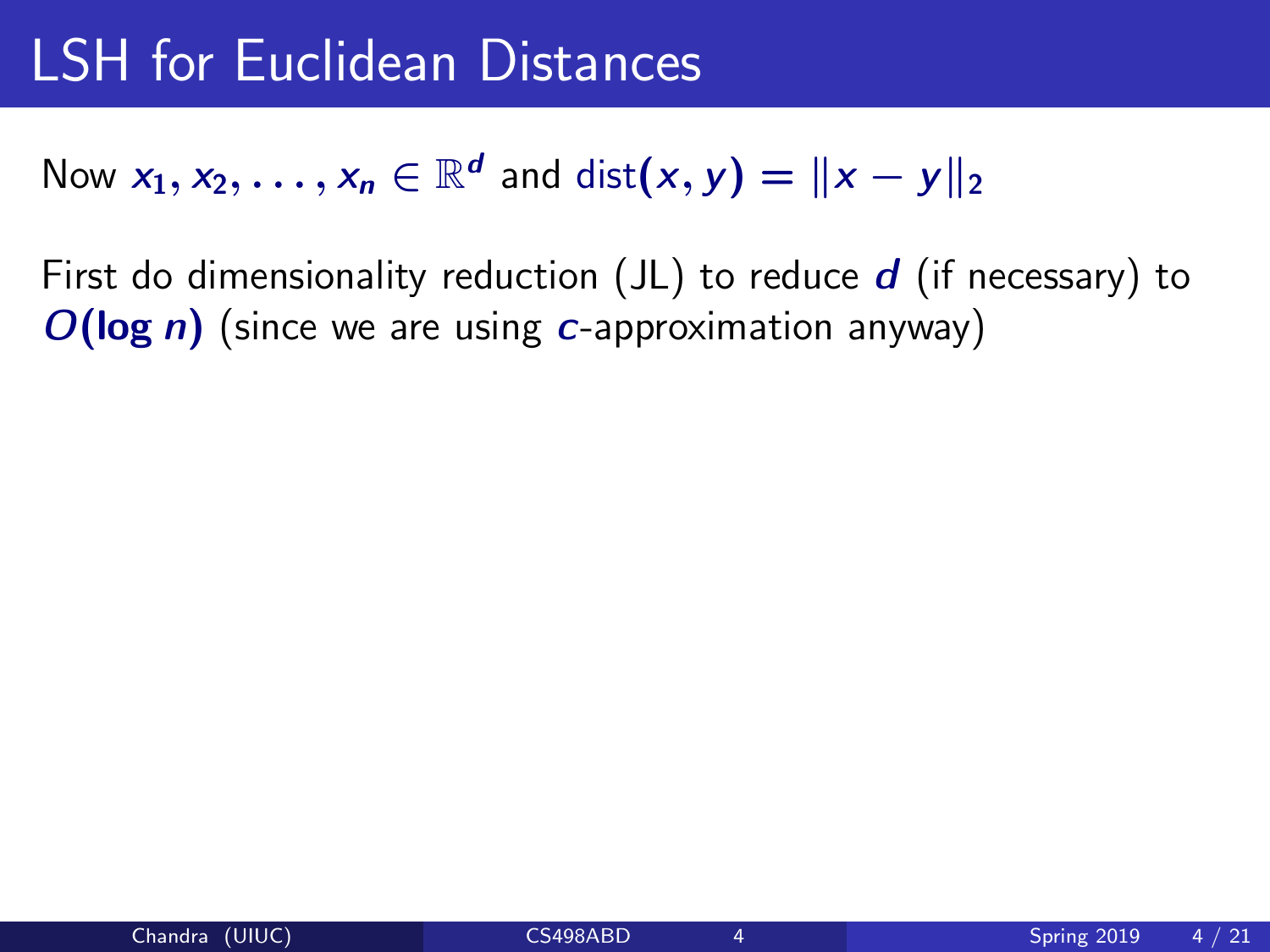#### Now  $x_1, x_2, \ldots, x_n \in \mathbb{R}^d$  and  $\text{dist}(x, y) = ||x - y||_2$

First do dimensionality reduction  $J(L)$  to reduce  $d$  (if necessary) to  $O(\log n)$  (since we are using c-approximation anyway)

What is a good basic locality-sensitive hashing scheme? That is, we want a hashing approach that makes nearby points more likely to collide than farther away points.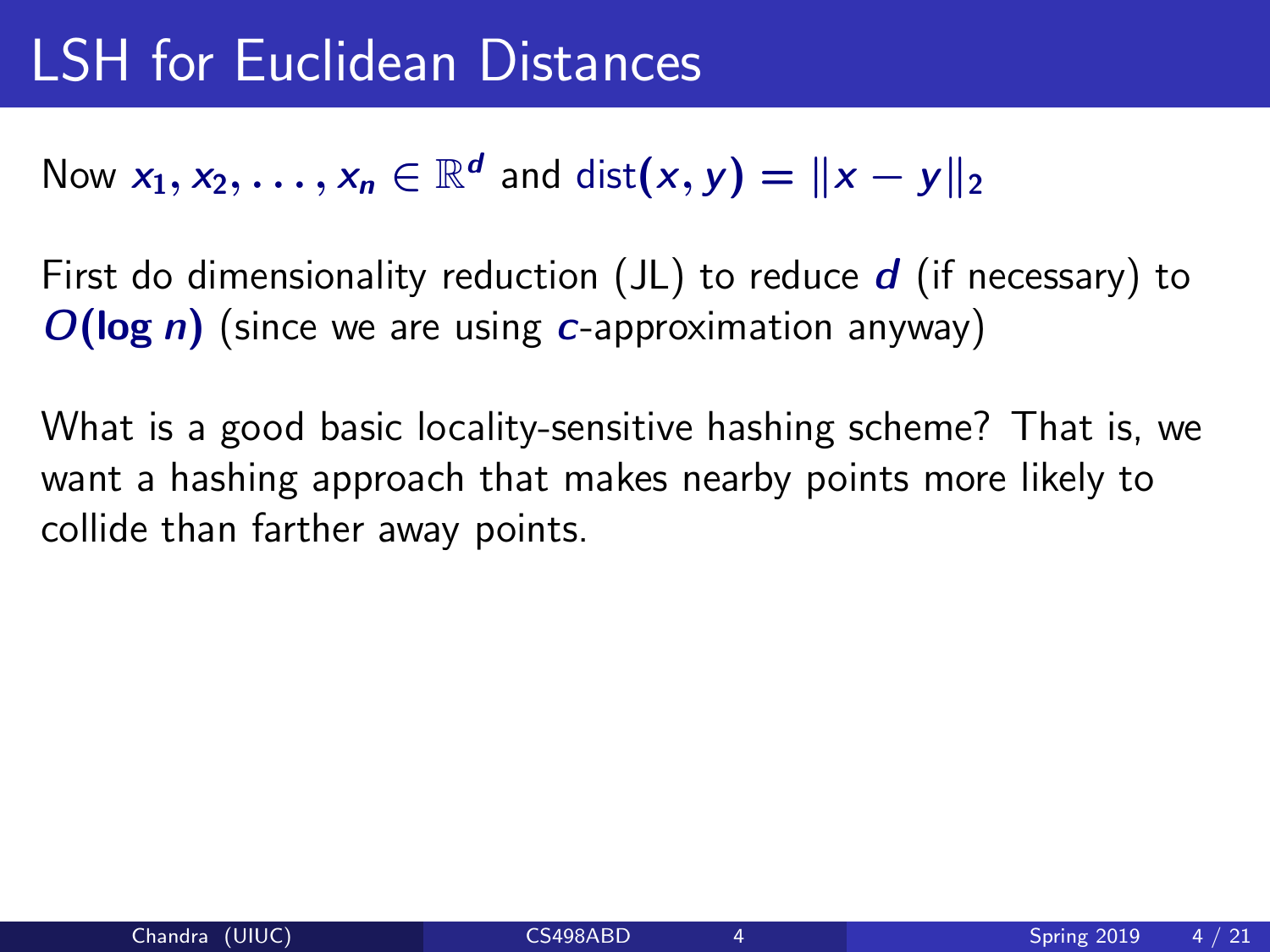#### Now  $x_1, x_2, \ldots, x_n \in \mathbb{R}^d$  and  $\text{dist}(x, y) = ||x - y||_2$

First do dimensionality reduction  $J(L)$  to reduce d (if necessary) to  $O(\log n)$  (since we are using c-approximation anyway)

What is a good basic locality-sensitive hashing scheme? That is, we want a hashing approach that makes nearby points more likely to collide than farther away points.

Projections onto random lines plus bucketing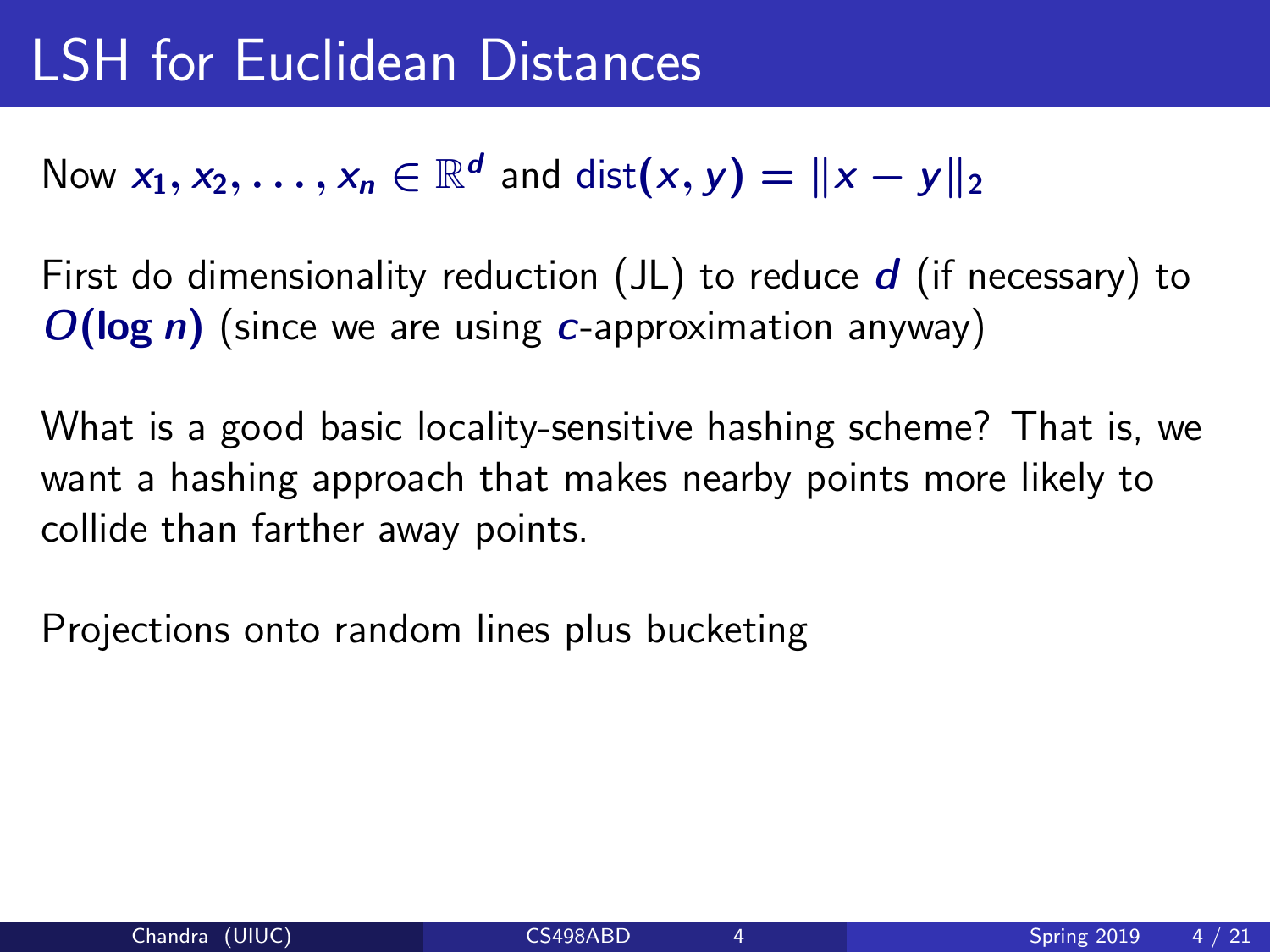**Question:** How do we generate a random unit vector in  $\mathbb{R}^d$  (same as a uniform point on the sphere  $\boldsymbol{S^{n-1}}$ )?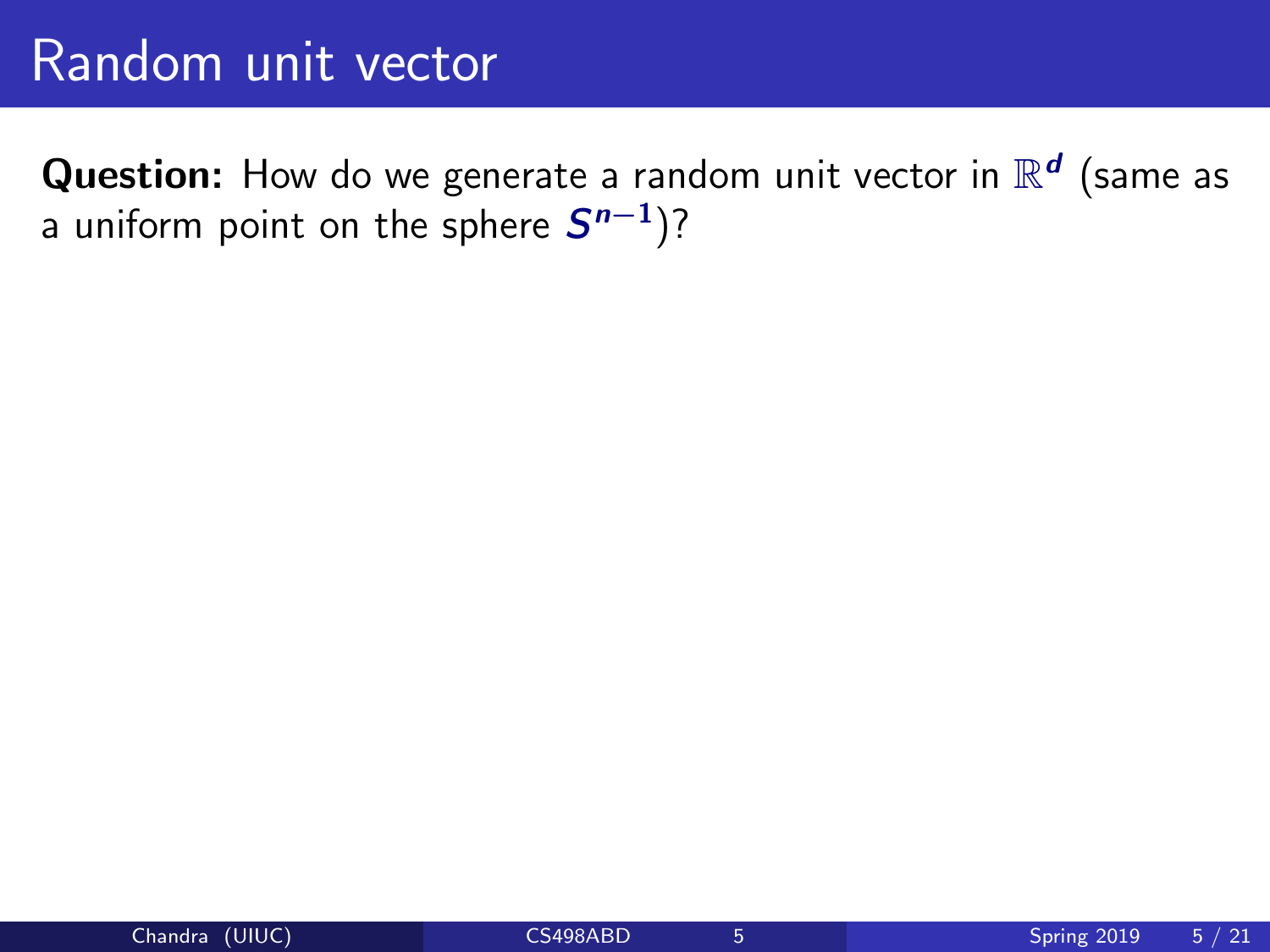#### Random unit vector

**Question:** How do we generate a random unit vector in  $\mathbb{R}^d$  (same as a uniform point on the sphere  $\boldsymbol{S^{n-1}}$ )?

- Pick d independent rvs  $Z_1, Z_2, \ldots, Z_d$  where each  $Z_i \simeq \mathcal{N}(0, 1)$  and let  $g = (Z_1, Z_2, \ldots, Z_d)$  (also called a random Guassian vector)
- $\bullet$   $\boldsymbol{g}$  is symmetric and hence is a random direction
- to obtain random unit vector normalize  $g' = g/\Vert g \Vert_2$
- When  $d$  is large  $\|g\|_2^2 = \sum_i Z_i^2$  $i^2$  is concentrated around  $\bm{d}$  and when a is large  $||g||_2 = \sum_i E_i$  is concentrated<br>hence  $||g||_2 = (1 \pm \epsilon) \sqrt{g}$  with high probability. √
- Thus  $g/$  $d$  is a proxy for random unit vector and is easier to work with in many cases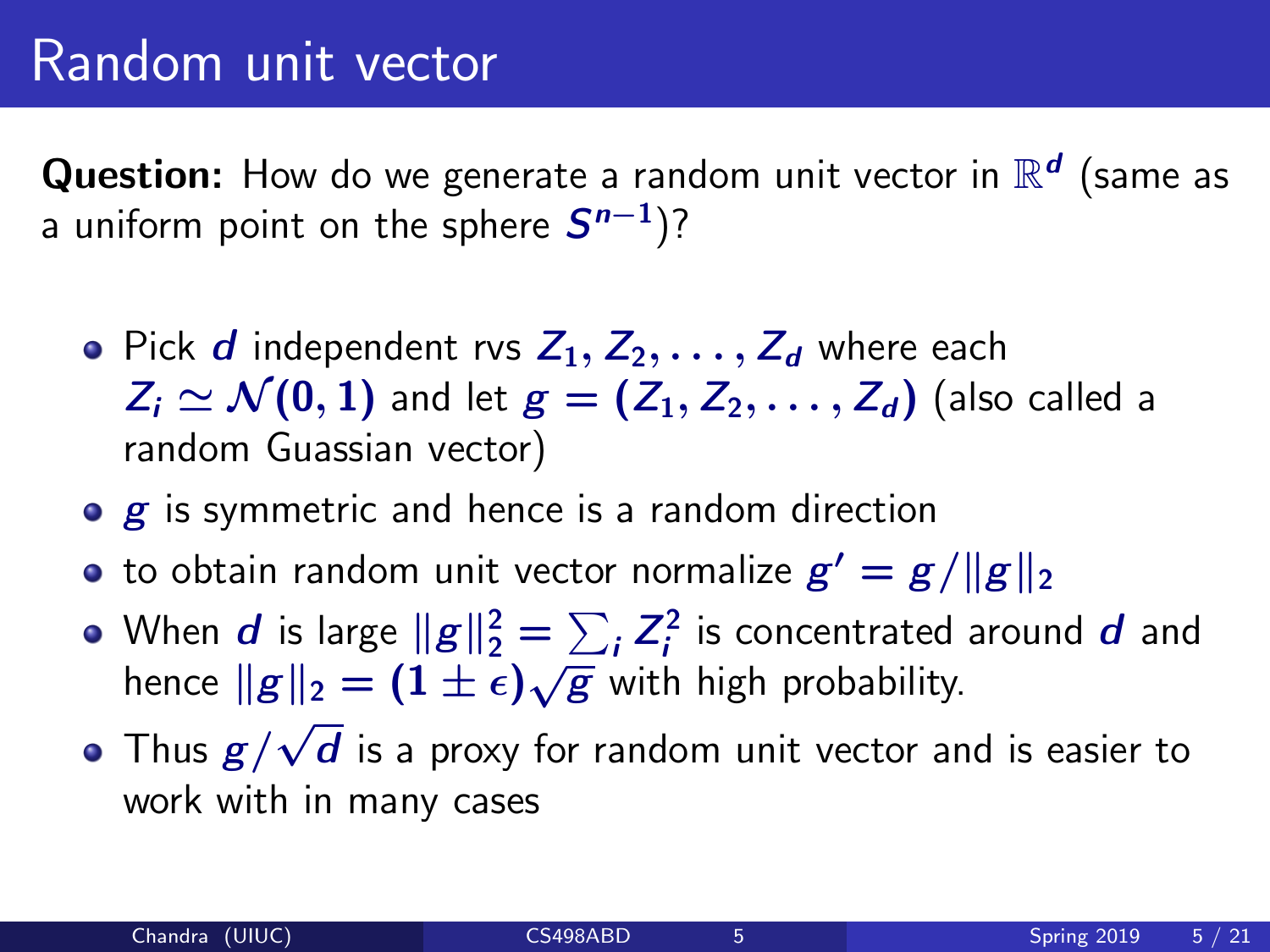#### Projection onto a random guassian vector

#### Lemma

Suppose  $x \in \mathbb{R}^d$  and  $g$  is a random Guassian vector. Let  $Y = x \cdot g$ . Then  $Y \sim \mathcal{N}(0, \|x\|_2)$  and hence  $E[Y^2] = (\|x\|_2)^2$ .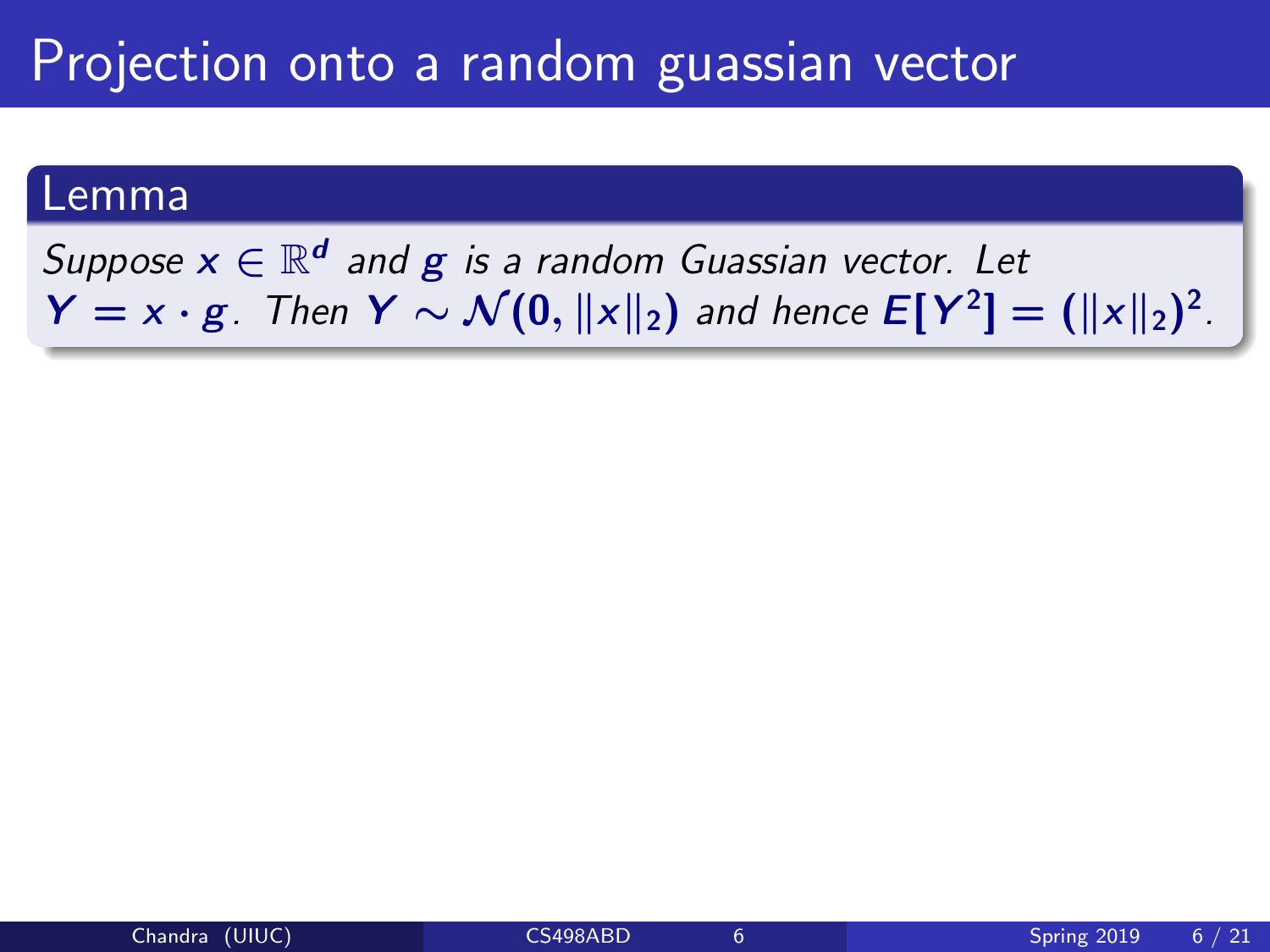### Hashing scheme

- $\bullet$  Pick a random unit Guassian vector  $\boldsymbol{u}$
- Pick a random shift  $a \in (0, r]$
- For vector x set  $h_{u,a} = \lfloor \frac{x \cdot u + a}{r} \rfloor$  $\frac{1+a}{r}$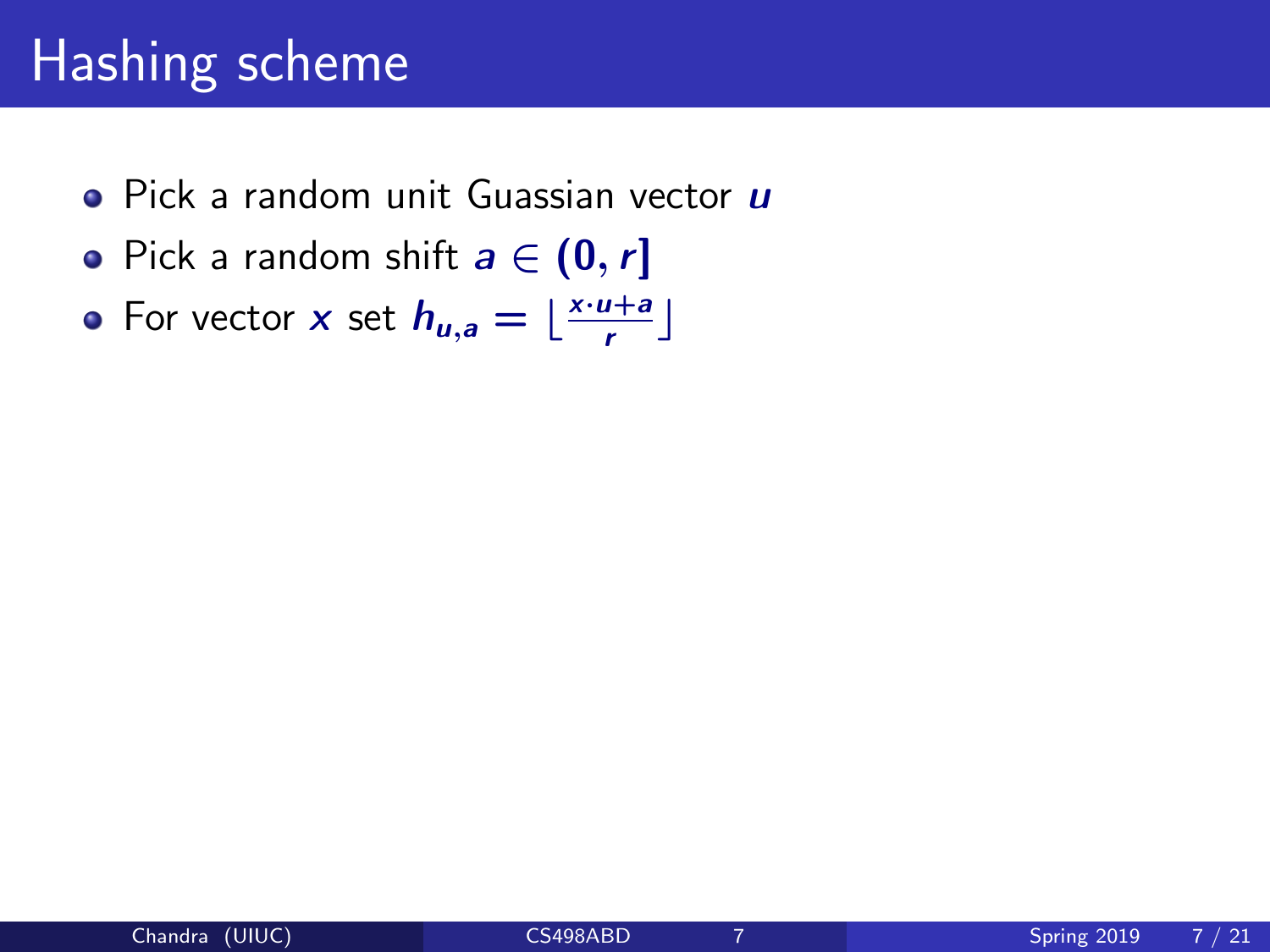Suppose x, y are such that  $||x - y||_2 \le r$ . What is  $p_1 = Pr[h_{u,a}(x) = h_{u,a}(y)]$ 

Suppose x, y are such that  $||x - y||_2 > cr$ . What is  $p_2 = Pr[h_{\mu,a}(x) = h_{\mu,a}(y)]$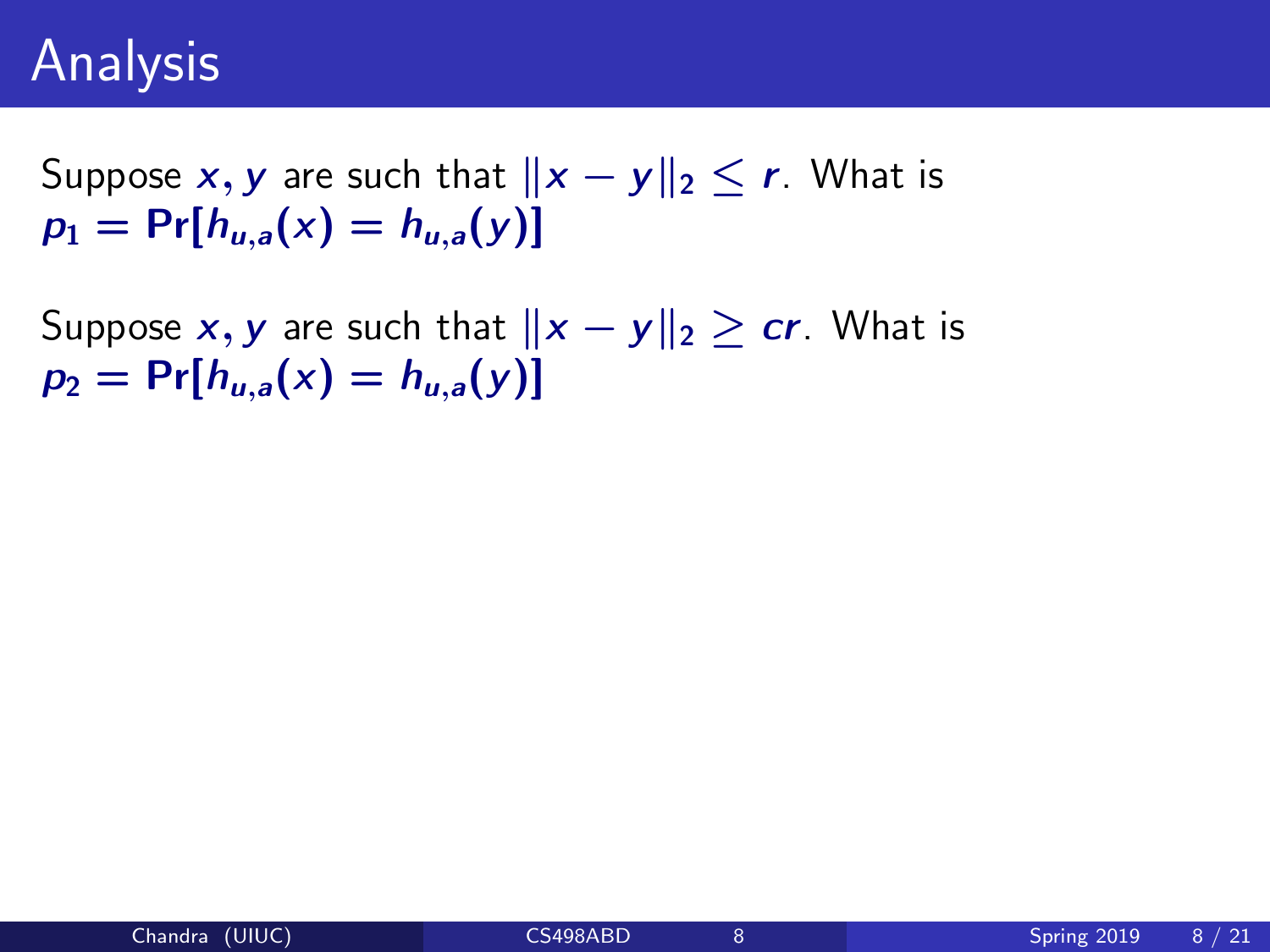Suppose x, y are such that  $||x - y||_2 \le r$ . What is  $p_1 = Pr[h_{\mu,a}(x) = h_{\mu,a}(y)]$ 

Suppose x, y are such that  $||x - y||_2 > cr$ . What is  $p_2 = Pr[h_{u,a}(x) = h_{u,a}(y)]$ 

Let  $q = x - y$ . Let  $s = ||q - x||_2$  be length of q. From Lemma  $q \cdot g$  is distributed as  $s\mathcal{N}(0, 1)$ .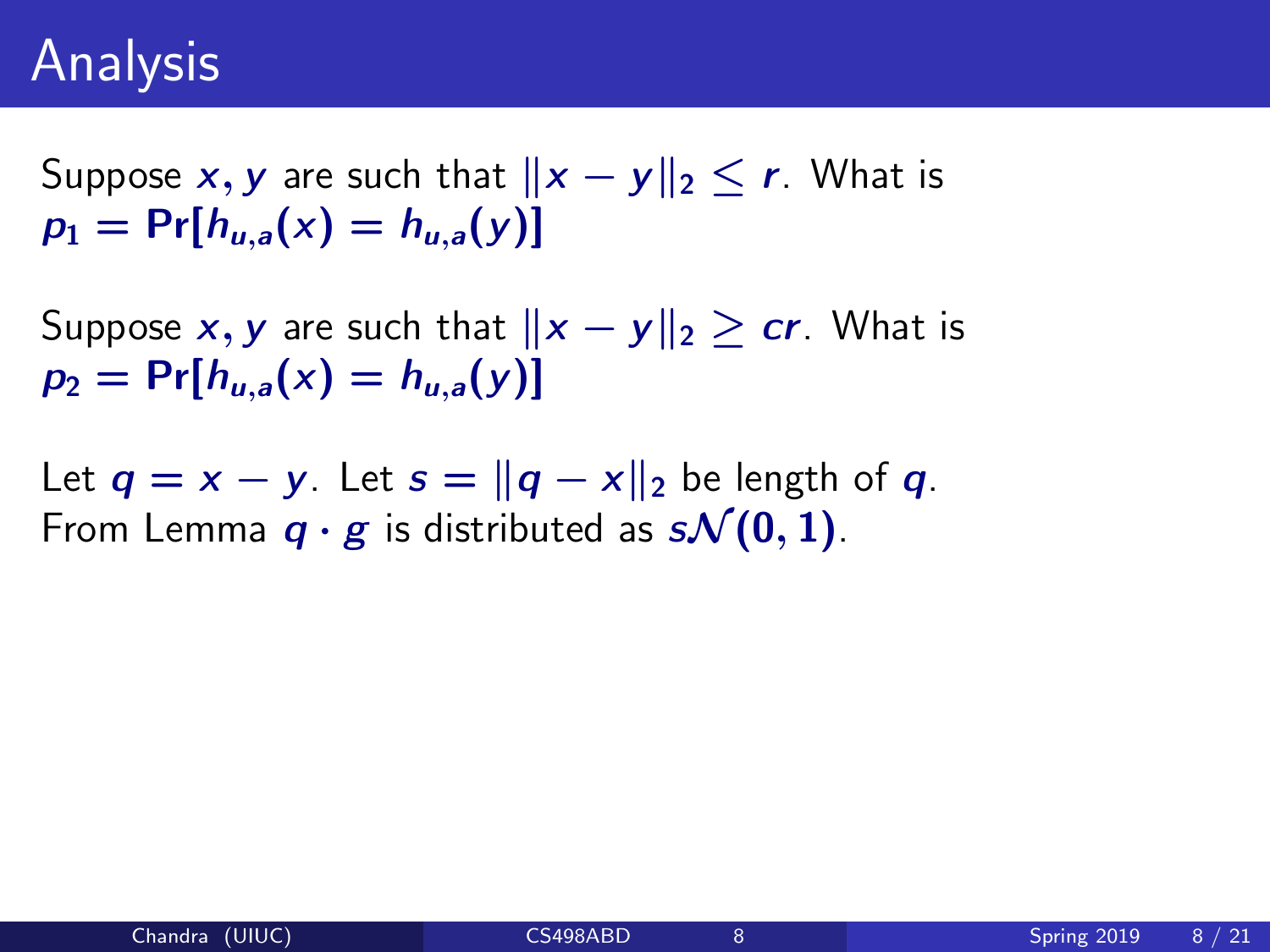Suppose x, y are such that  $||x - y||_2 \le r$ . What is  $p_1 = Pr[h_{\mu,a}(x) = h_{\mu,a}(y)]$ 

Suppose x, y are such that  $||x - y||_2 > cr$ . What is  $p_2 = Pr[h_{\mu,a}(x) = h_{\mu,a}(y)]$ 

Let  $q = x - y$ . Let  $s = ||q - x||_2$  be length of q. From Lemma  $q \cdot g$  is distributed as  $s\mathcal{N}(0, 1)$ .

#### Observations:

•  $h(x) \neq h(y)$  if  $|q \cdot g| > r$ 

• If  $|q \cdot g|$  < r then  $h(x) = h(y)$  with probability  $1 - |q \cdot g|/r$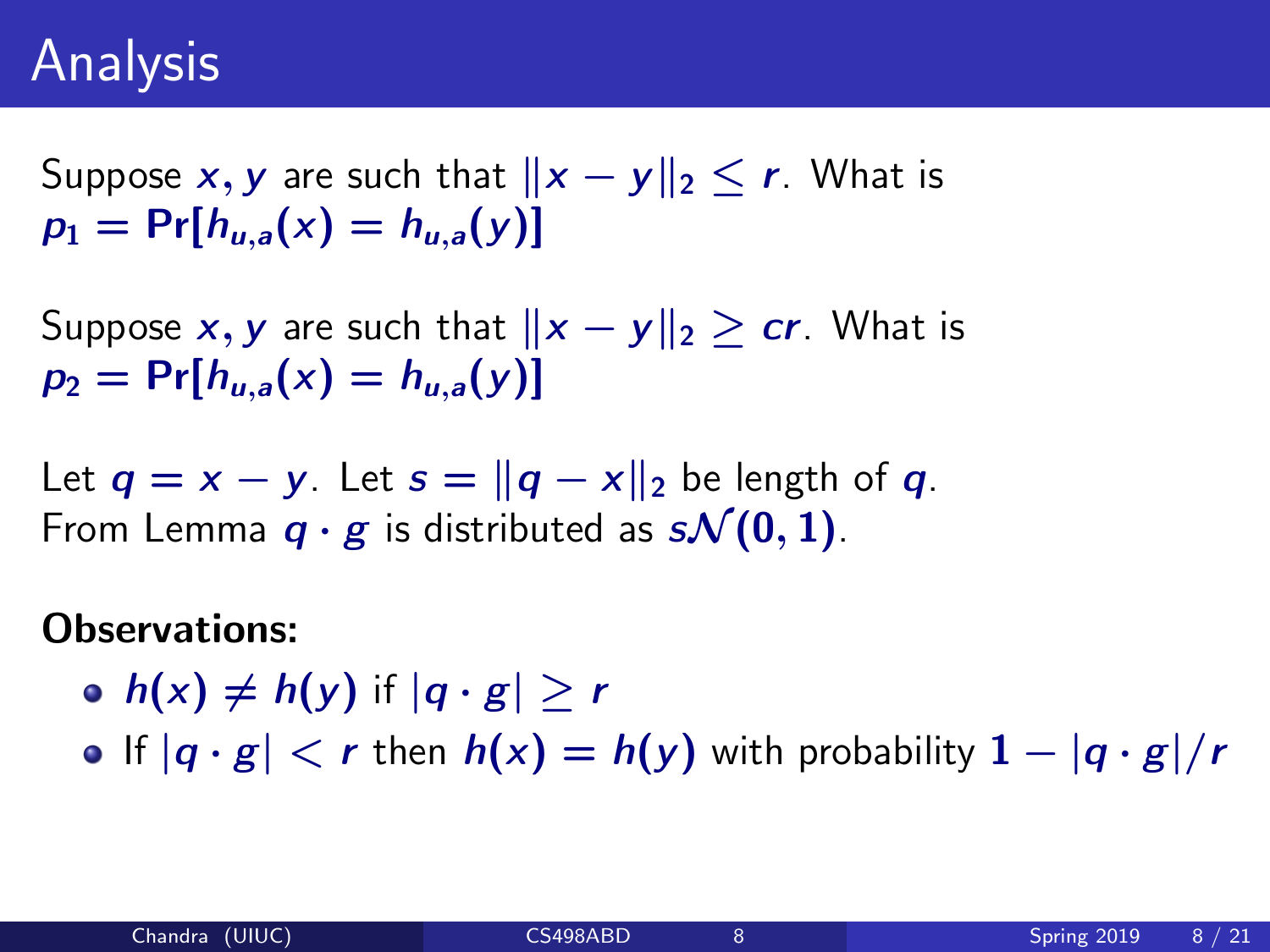Suppose x, y are such that  $||x - y||_2 \le r$ . What is  $p_1 = Pr[h_{\mu,a}(x) = h_{\mu,a}(y)]$ 

Suppose x, y are such that  $||x - y||_2 > cr$ . What is  $p_2 = Pr[h_{\mu,a}(x) = h_{\mu,a}(y)]$ 

Let  $q = x - y$ . Let  $s = ||q - x||_2$  be length of q. From Lemma  $q \cdot g$  is distributed as  $s\mathcal{N}(0, 1)$ .

#### Observations:

- $h(x) \neq h(y)$  if  $|q \cdot g| > r$
- If  $|q \cdot g|$  < r then  $h(x) = h(y)$  with probability  $1 |q \cdot g|/r$

Thus collision probability depends only on s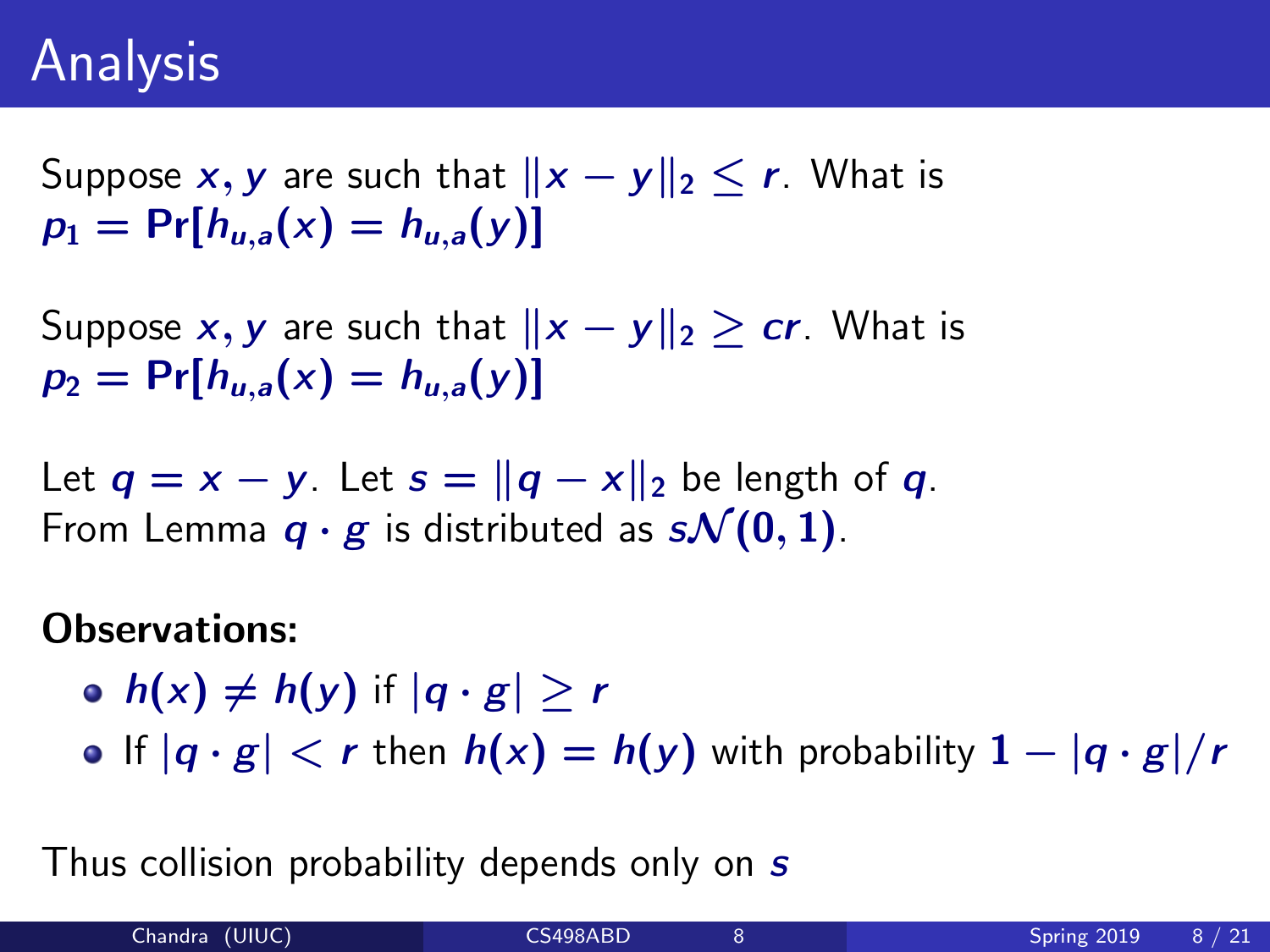Let  $q = x - y$ . Let  $s = ||q - x||_2$  be length of q. From Lemma  $q \cdot g$  is distributed as  $s\mathcal{N}(0, 1)$ .

Observations:

\n- • 
$$
h(x) \neq h(y)
$$
 if  $|q \cdot g| \geq r$
\n- • If  $|q \cdot g| < r$  then  $h(x) = h(y)$  with probability  $1 - |q \cdot g|/r$
\n

For a fixed s collision probability is

$$
p(s) = \int_0^r f(t)(1-t/r)dt
$$

where f is the density function of  $|s\mathcal{N}(0, 1)|$ . Rewriting

$$
p(s) = \int_0^r \frac{1}{s} f(\frac{t}{s})(1-t/r) dt
$$

where f is the density function of the  $|\mathcal{N}(0, 1)|$ .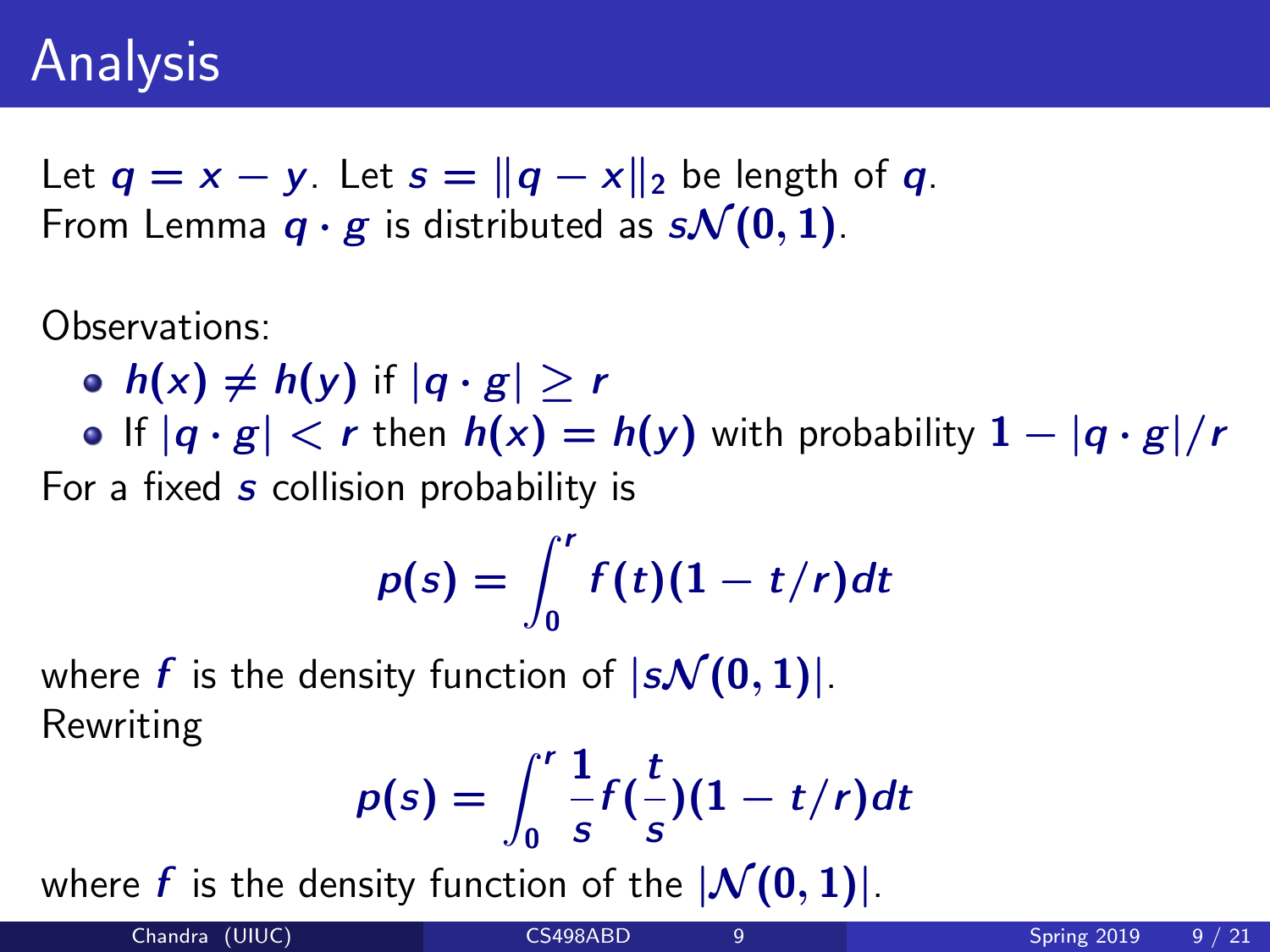$$
p(s) = \int_0^r \frac{1}{s} f(\frac{t}{s})(1-t/r) dt
$$

where f is the density function of the  $|\mathcal{N}(0, 1)|$ .

Recall  $p_1 = p(r)$  and  $p_2 = p(cr)$  and we are interested in  $\rho = \frac{\log p_1}{\log p_2}$  $\frac{\log p_1}{\log p_2}$  .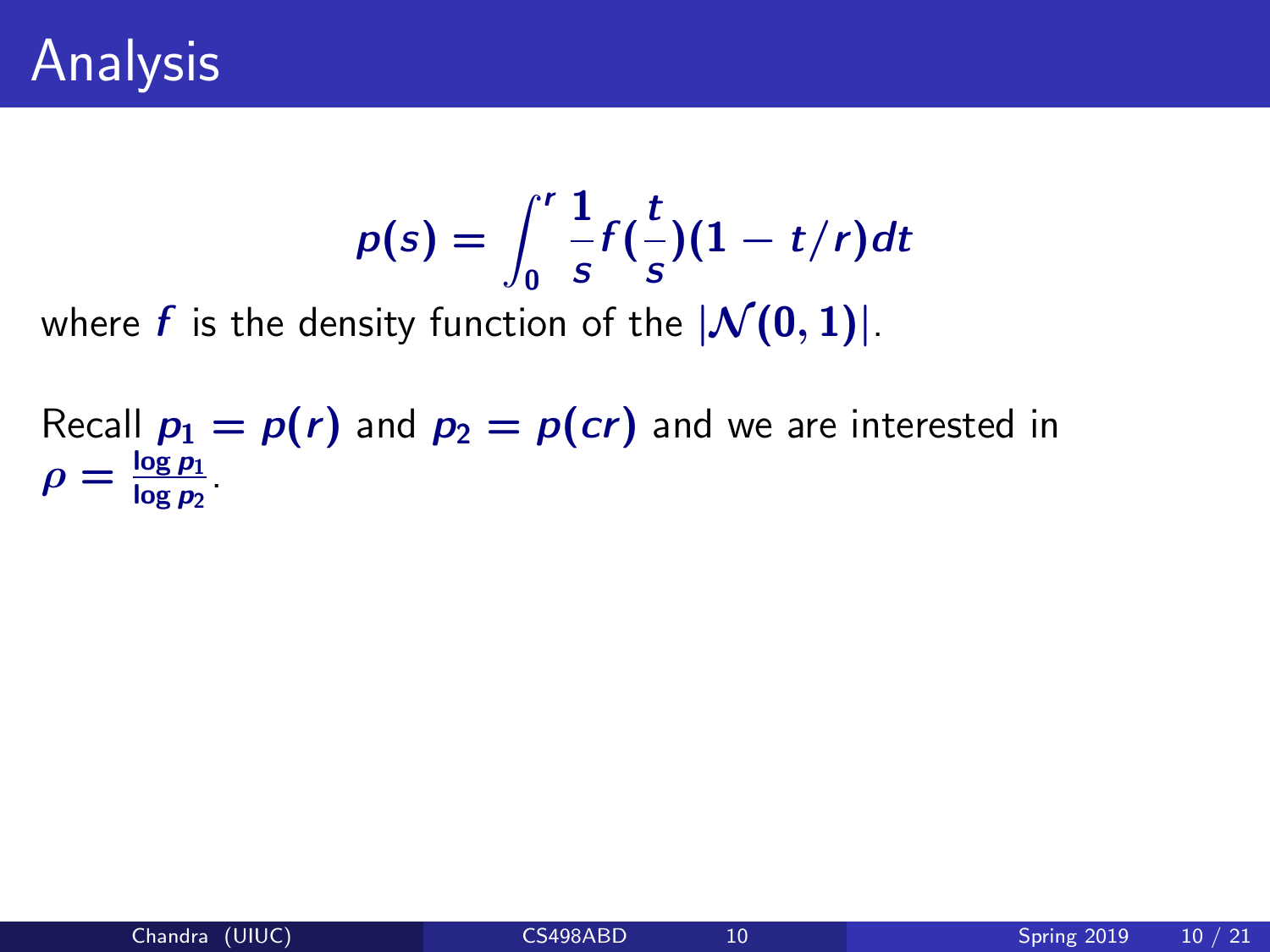$$
p(s) = \int_0^r \frac{1}{s} f(\frac{t}{s})(1-t/r) dt
$$

where f is the density function of the  $|\mathcal{N}(0, 1)|$ .

Recall  $p_1 = p(r)$  and  $p_2 = p(cr)$  and we are interested in  $\rho = \frac{\log p_1}{\log p_2}$  $\frac{\log p_1}{\log p_2}$ . Show  $\rho < 1/c$  by plot

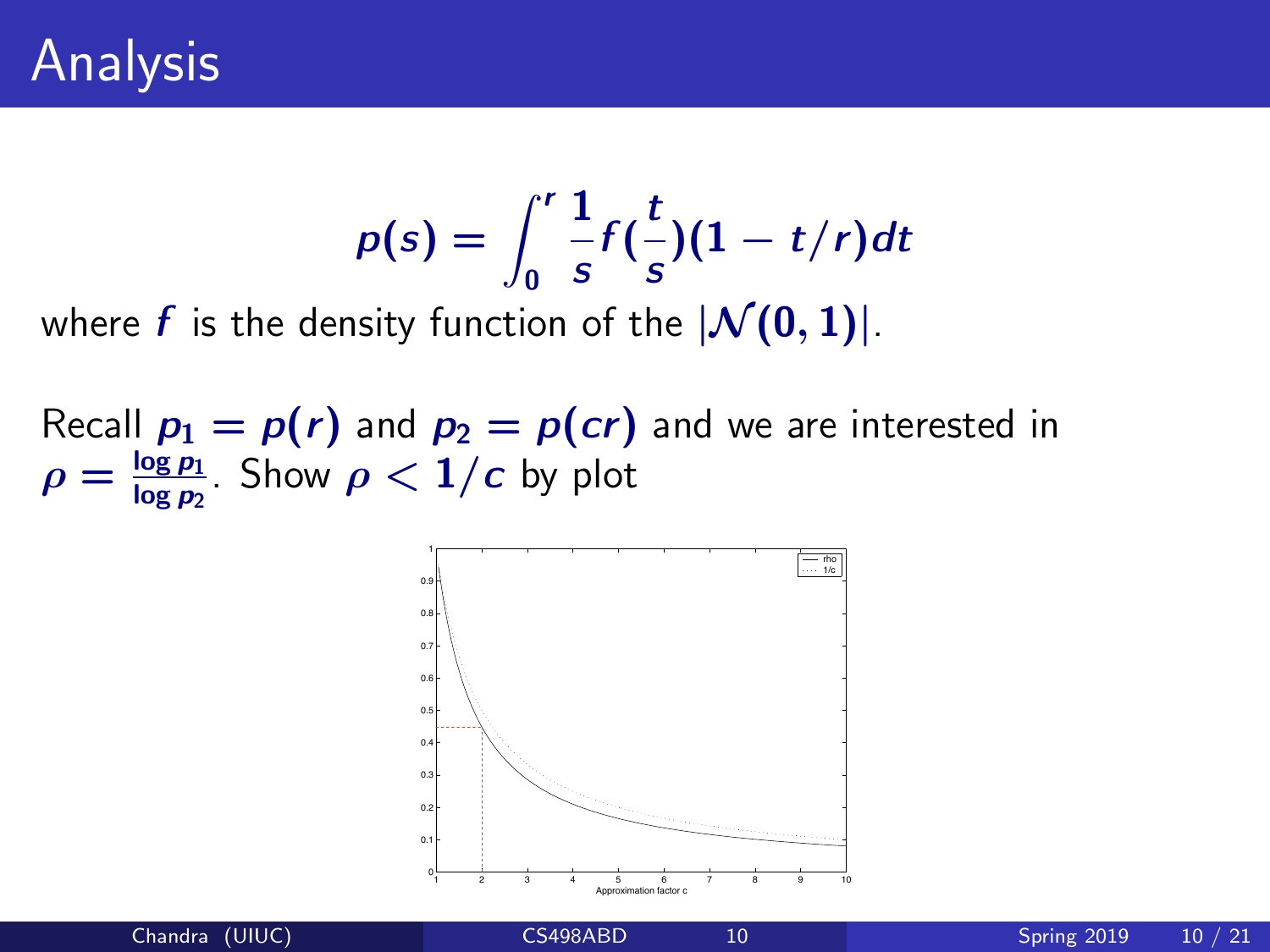#### NNS for Euclidean distances

- For any fixed  $c > 1$  use above scheme to obtain
	- Storage:  $O(n^{1+1/c}$ polylog $(n))$
	- Query time:  $O(dn^{1/c}$ polylog $(n)$ )
- Can use JL to reduce  $d$  to  $O(\log n)$ .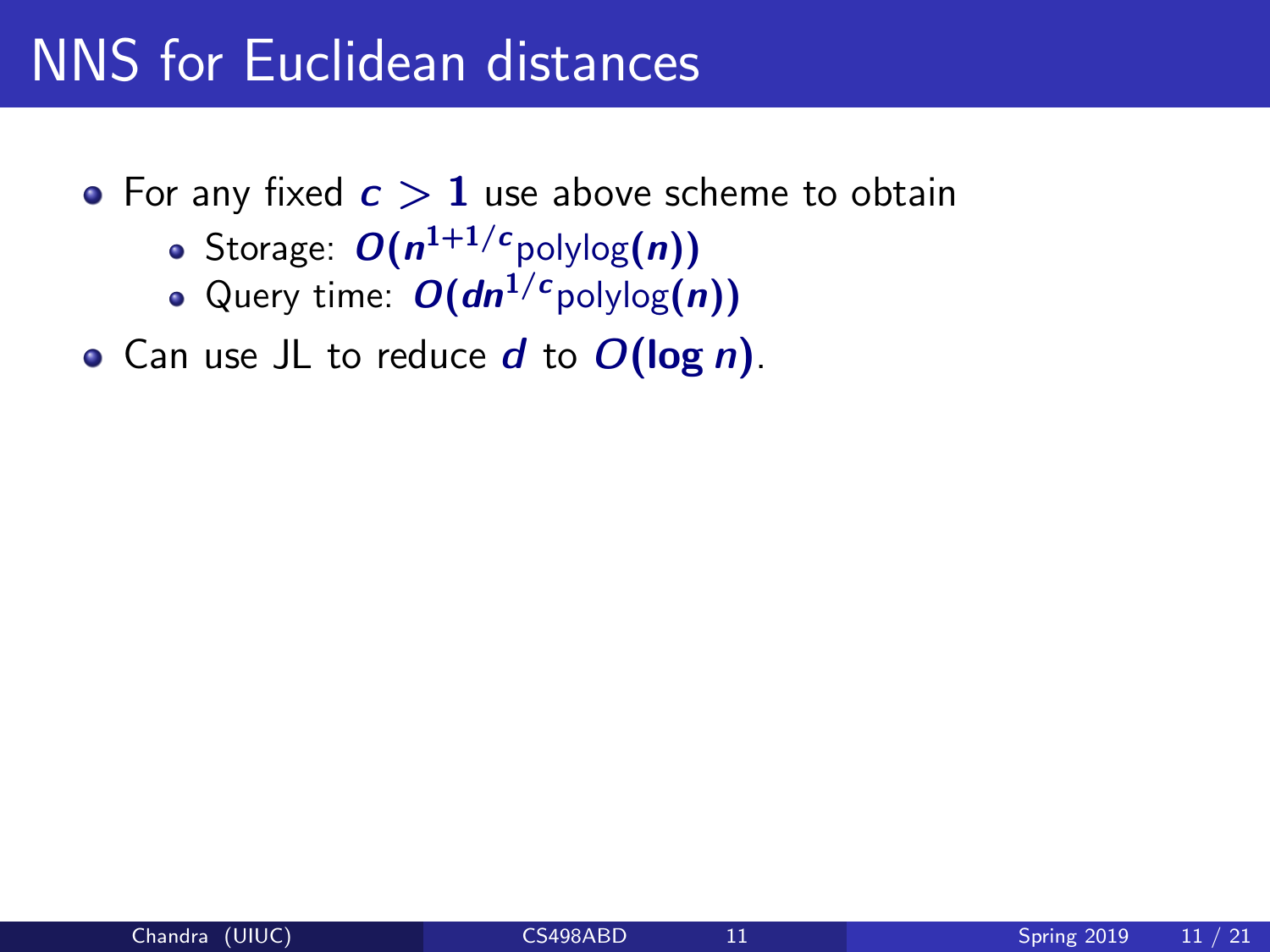[Andoni-Indyk'06]

- $\bullet$  Basic LSH scheme projects points into lines
- Better scheme: pick some small constant  $t$  and project points into  $R^t$ ١ć
- $\bullet$  Use lattice based space partitioning scheme to "bucket" instead of intervals • Use lattice based space partitioning scheme





Figures from Piotr Indyk's slides

• [Motwani-Naor-Panigrahy'06]: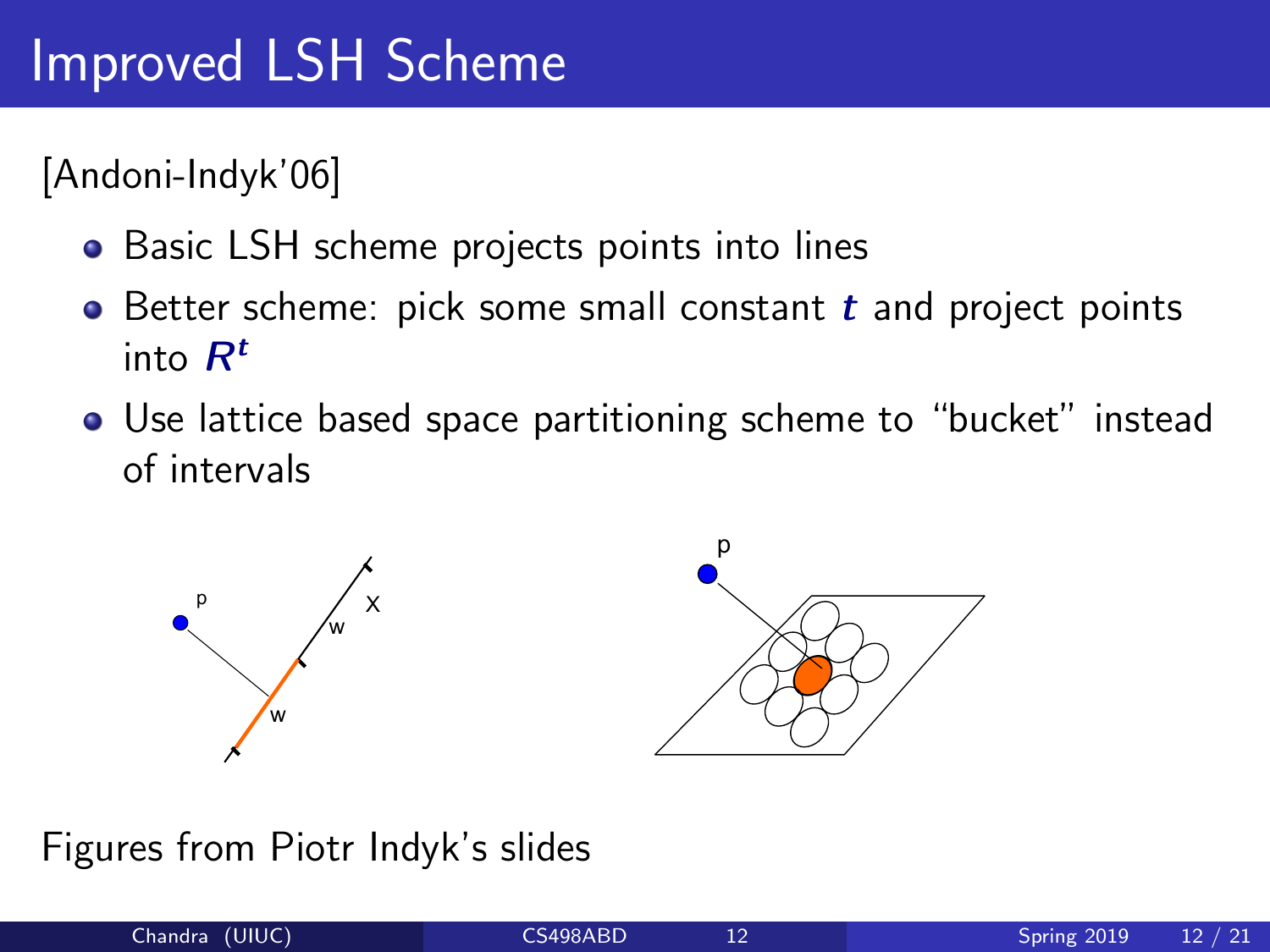[Andoni-Indyk'06]

- Basic LSH scheme projects points into lines
- $\bullet$  Better scheme: pick some small constant  $t$  and project points into  $R^t$
- Use lattice based space partitioning scheme to "bucket" instead of intervals
- Leads to  $\rho \simeq 1/c^2 + O(\log t/$ √  $\overline{t})$  and hence tends to  $1/c^2$ for large  $c$  and fixed  $t$
- Lower bound for LSH in  $\ell_2$  says  $\rho \geq 1/c^2$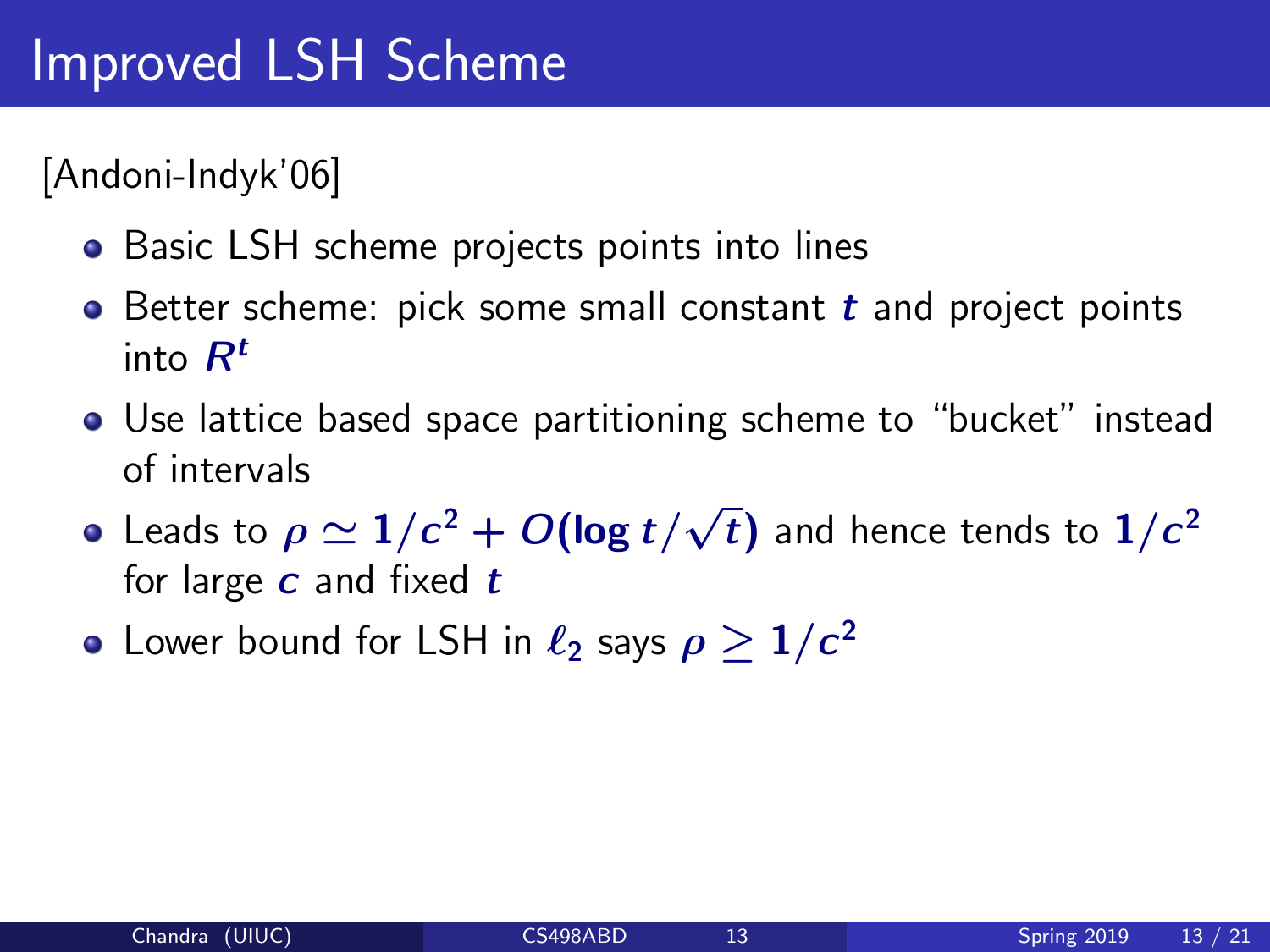#### Data dependent LSH Scheme

LSH is data oblivious. That is, the hash families are chosen before seeing the data. Can one do better by choosing hash functions based on the given set of points?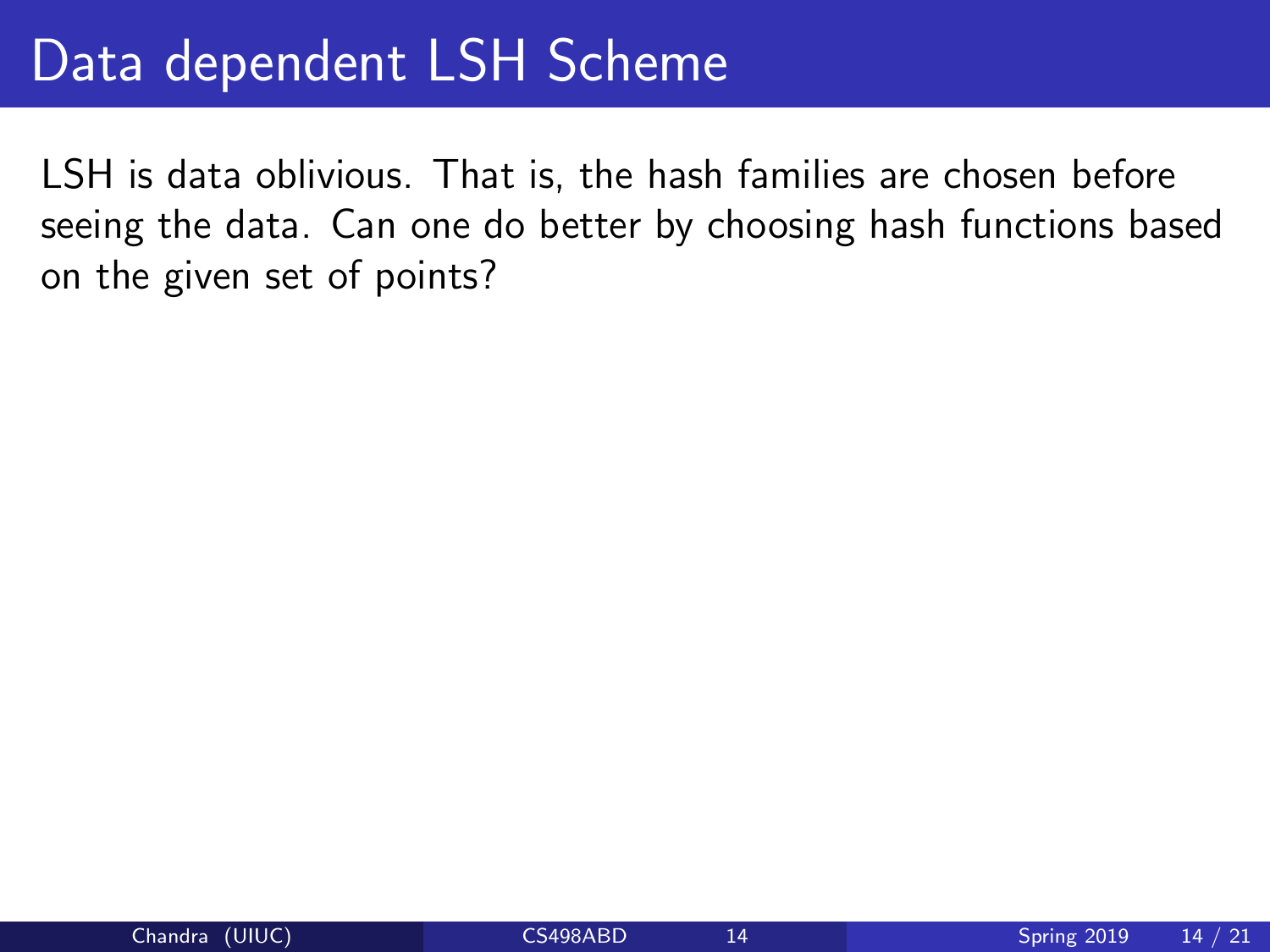### Data dependent LSH Scheme

LSH is data oblivious. That is, the hash families are chosen before seeing the data. Can one do better by choosing hash functions based on the given set of points?

Yes.

[Andoni-Indyk-Ngyuyen-Razenshteyn'14, Andoni-Razensteyn'15]

- $\rho = 1/(2c^2-1)$  for  $\ell_2$  improving upon  $1/c^2$  for data oblivious LSH (which is tight in worst case)
- $\rho = 1/(c^2-1)$  for  $\ell_1/$ Hamming cubt improving upon  $1/c$  for data oblivious LSH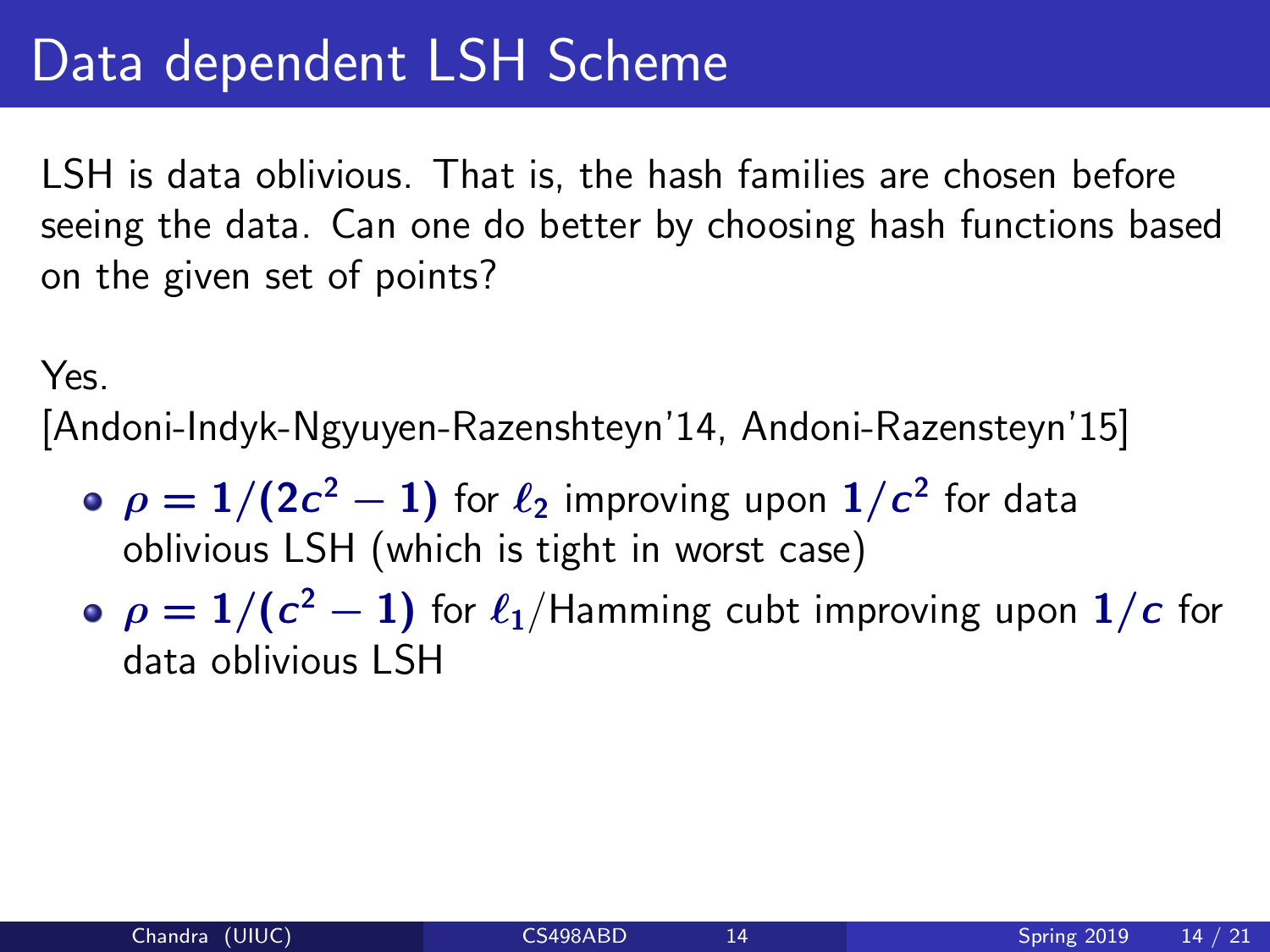# LSH Summary

- A modular hashing based scheme for similarity estimation
- Main competitors are space partitioning data structures such as variants of k-d trees
- Provides speedups but uses more memory
- Does not appear to be a clear winner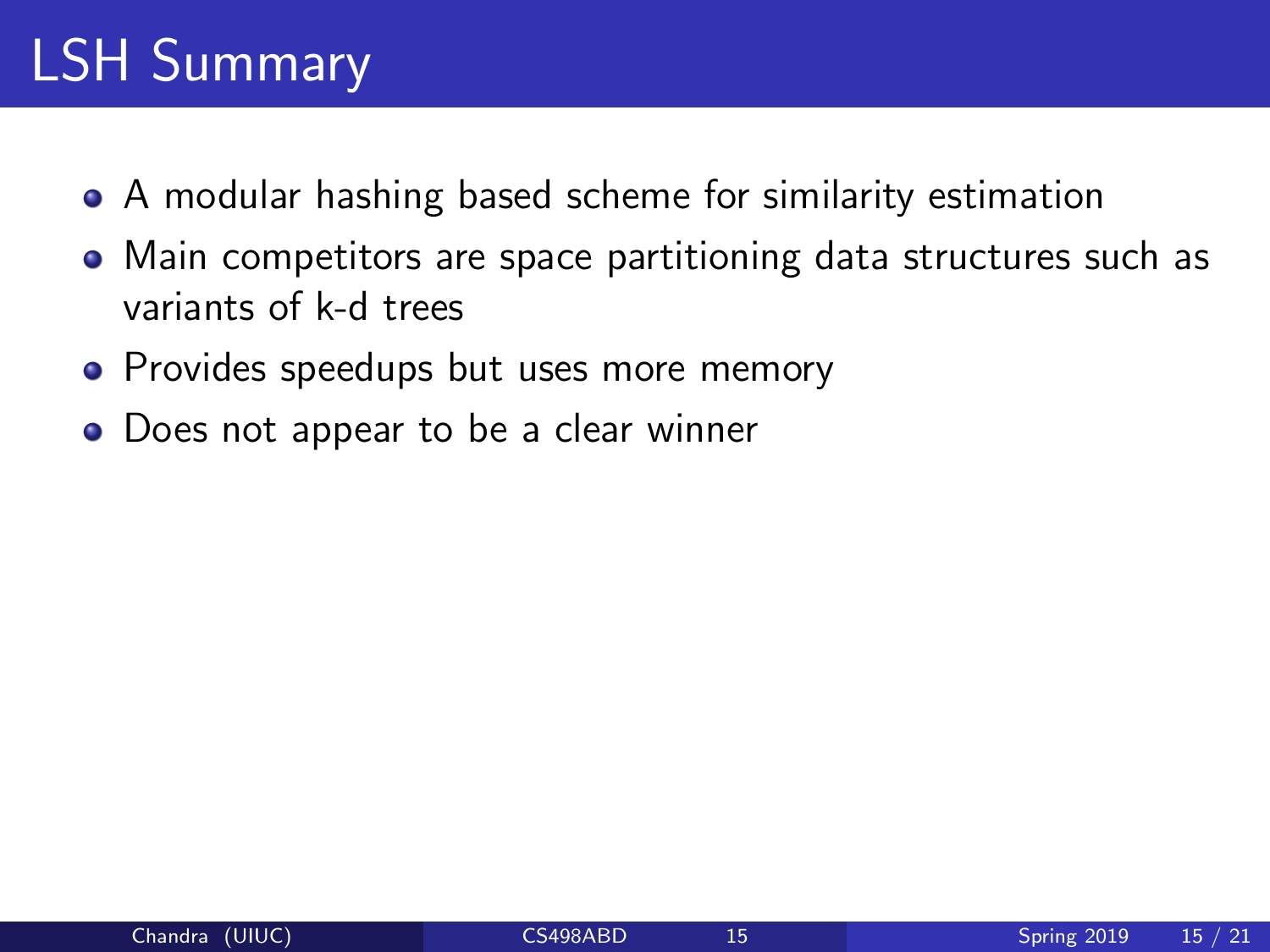### Digression: **p-stable distributions**

For  $F_2$  estimation and JL and LSH we used important "stability" property of the Normal distribution.

#### Lemma

Let  $Y_1, Y_2, \ldots, Y_d$  be independent random variables with distribution  $\mathcal{N}(0,1)$ .  $Z=\sum_i x_i\, \pmb{Y}_i$  has distribution  $\|x\|_2 \mathcal{N}(0,1)$ 

Standard Gaussian is 2-stable.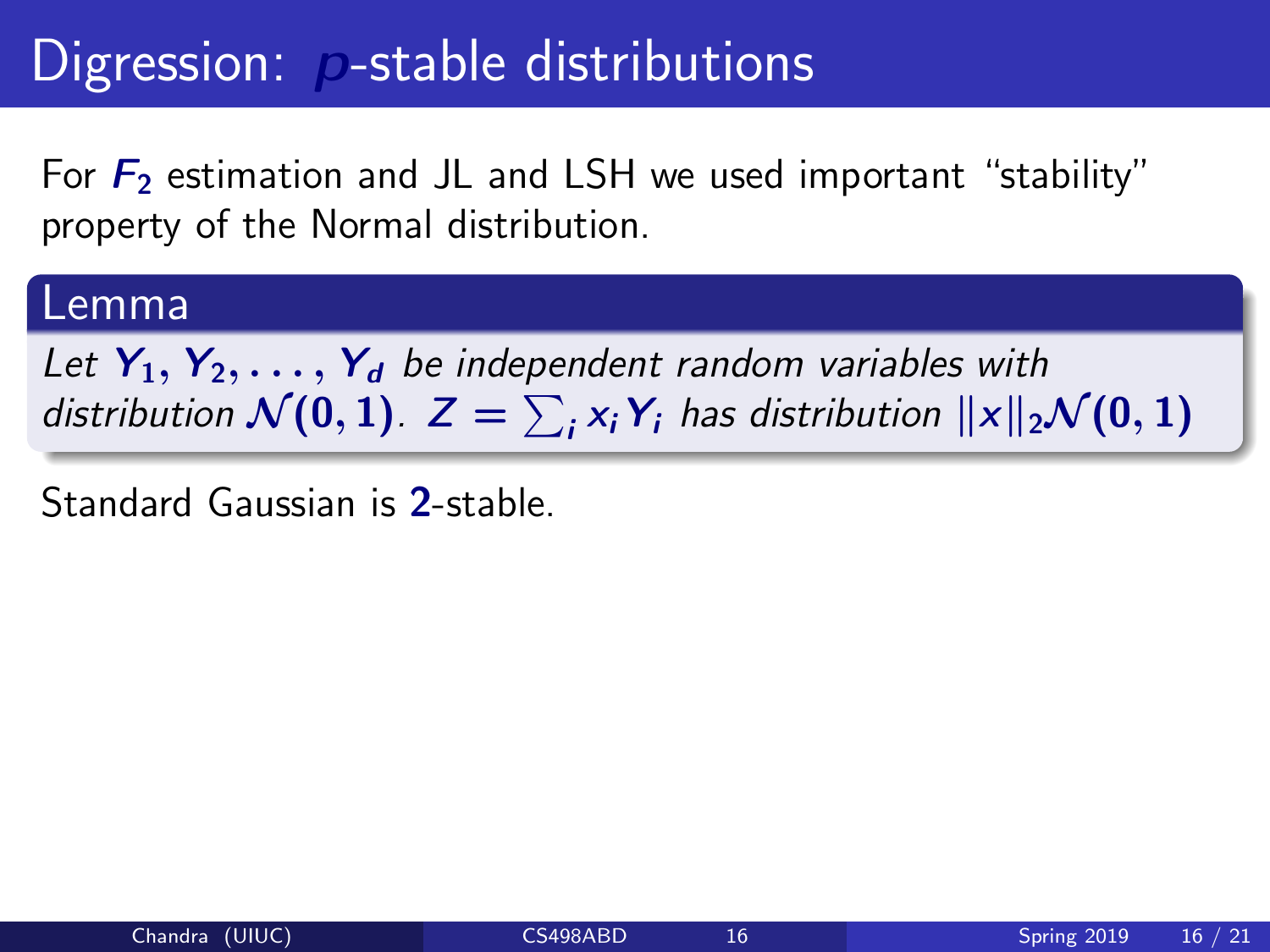# Digression: p-stable distributions

For  $F_2$  estimation and JL and LSH we used important "stability" property of the Normal distribution.

#### Lemma

Let  $Y_1, Y_2, \ldots, Y_d$  be independent random variables with distribution  $\mathcal{N}(0,1)$ .  $Z=\sum_i x_i\, \pmb{Y}_i$  has distribution  $\|x\|_2 \mathcal{N}(0,1)$ 

#### Standard Gaussian is 2-stable.

#### **Definition**

A distribution  $\cal D$  is  $\bm{\rho}$ -stable if  $\bm{Z} = \sum_{\bm{i}} \bm{x}_{\bm{i}} \bm{Y}_{\bm{i}}$  has distribution  $\|\bm{x}\|_{\bm{\rho}} \bm{\mathcal{D}}$ when the  $Y_i$  are independent and each of them is distributed as  $\mathcal{D}$ .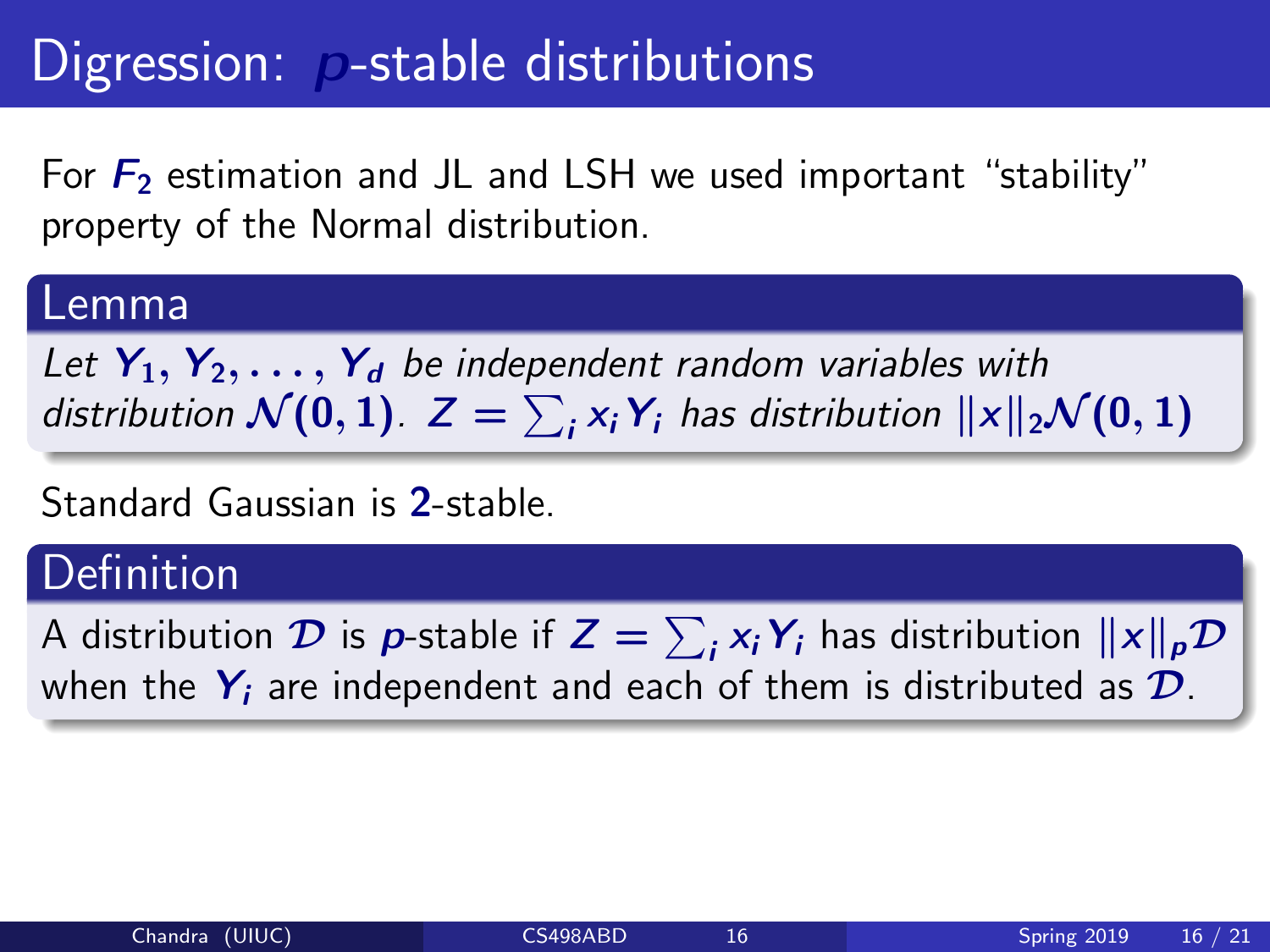# Digression: p-stable distributions

For  $F_2$  estimation and JL and LSH we used important "stability" property of the Normal distribution.

#### Lemma

Let  $Y_1, Y_2, \ldots, Y_d$  be independent random variables with distribution  $\mathcal{N}(0,1)$ .  $Z=\sum_i x_i\, \pmb{Y}_i$  has distribution  $\|x\|_2 \mathcal{N}(0,1)$ 

#### Standard Gaussian is 2-stable.

#### **Definition**

A distribution  $\cal D$  is  $\bm{\rho}$ -stable if  $\bm{Z} = \sum_{\bm{i}} \bm{x}_{\bm{i}} \bm{Y}_{\bm{i}}$  has distribution  $\|\bm{x}\|_{\bm{\rho}} \bm{\mathcal{D}}$ when the  $Y_i$  are independent and each of them is distributed as  $\mathcal{D}$ .

**Question:** Do **p**-stable distributions exist for  $p \neq 2$ ?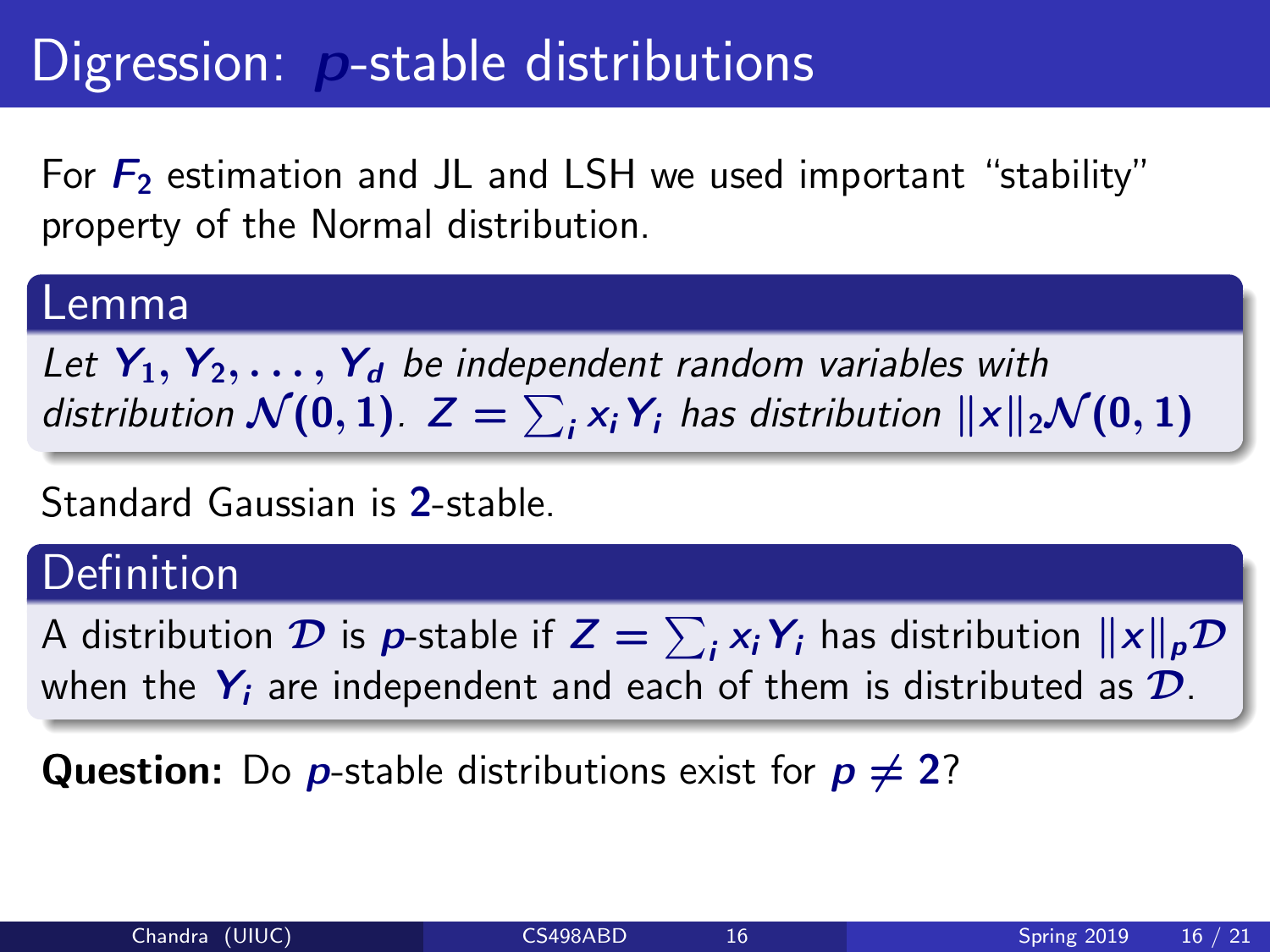**Fact:** *p*-stable distributions exist for all  $p \in (0, 2]$  and do not exist for  $p > 2$ .

 $p = 1$  is the Cauchy distribution which is the distribution of the ratio of two independent Guassian random variables. Has a closed form density function  $\frac{1}{\pi(1+x^2)}$ . Mean and variance are not finite.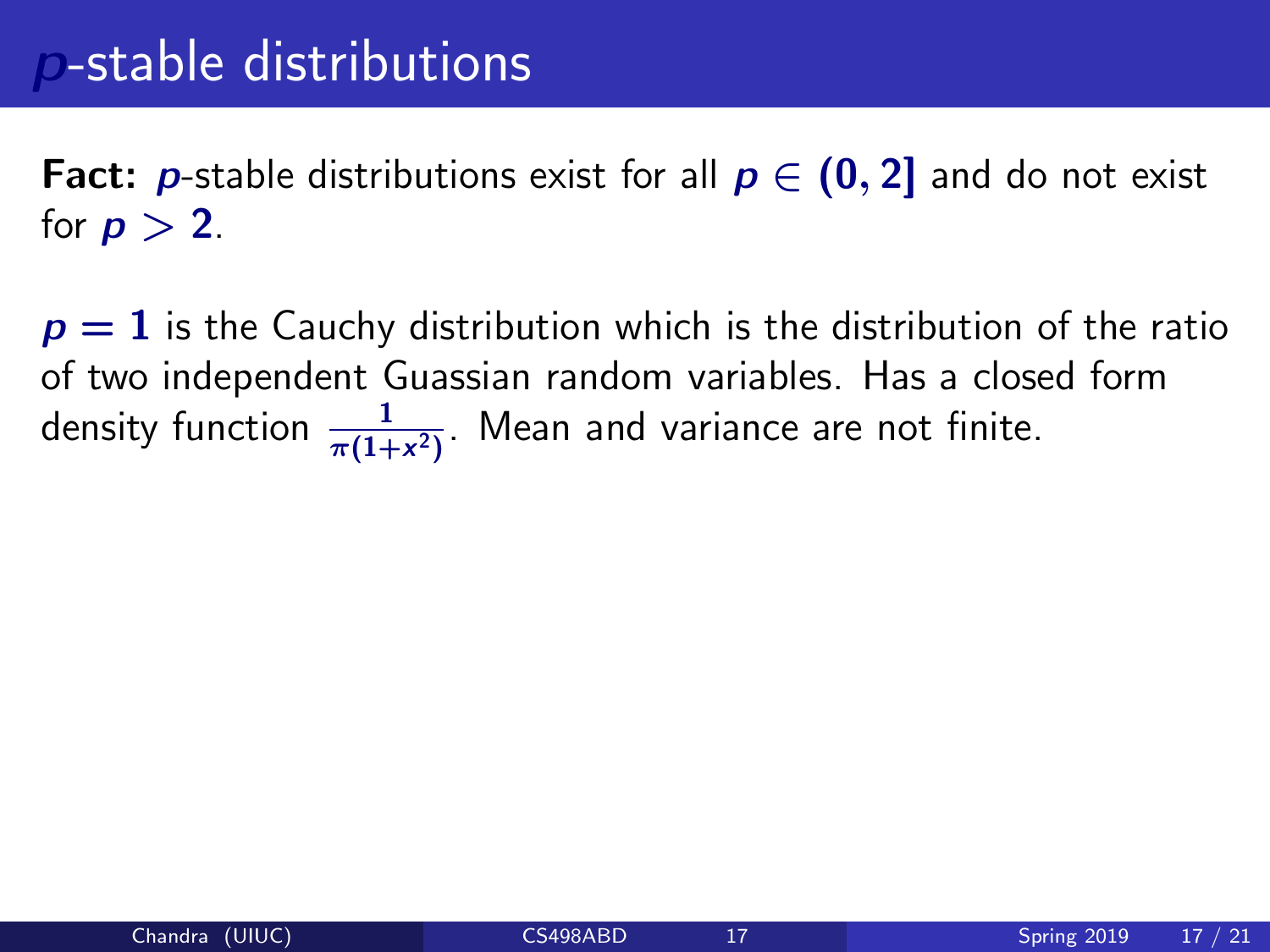**Fact:** *p*-stable distributions exist for all  $p \in (0, 2]$  and do not exist for  $p > 2$ .

 $p = 1$  is the Cauchy distribution which is the distribution of the ratio of two independent Guassian random variables. Has a closed form density function  $\frac{1}{\pi(1+x^2)}$ . Mean and variance are not finite.

For general  $\boldsymbol{p}$  no closed form formula for density but can sample from the distribution.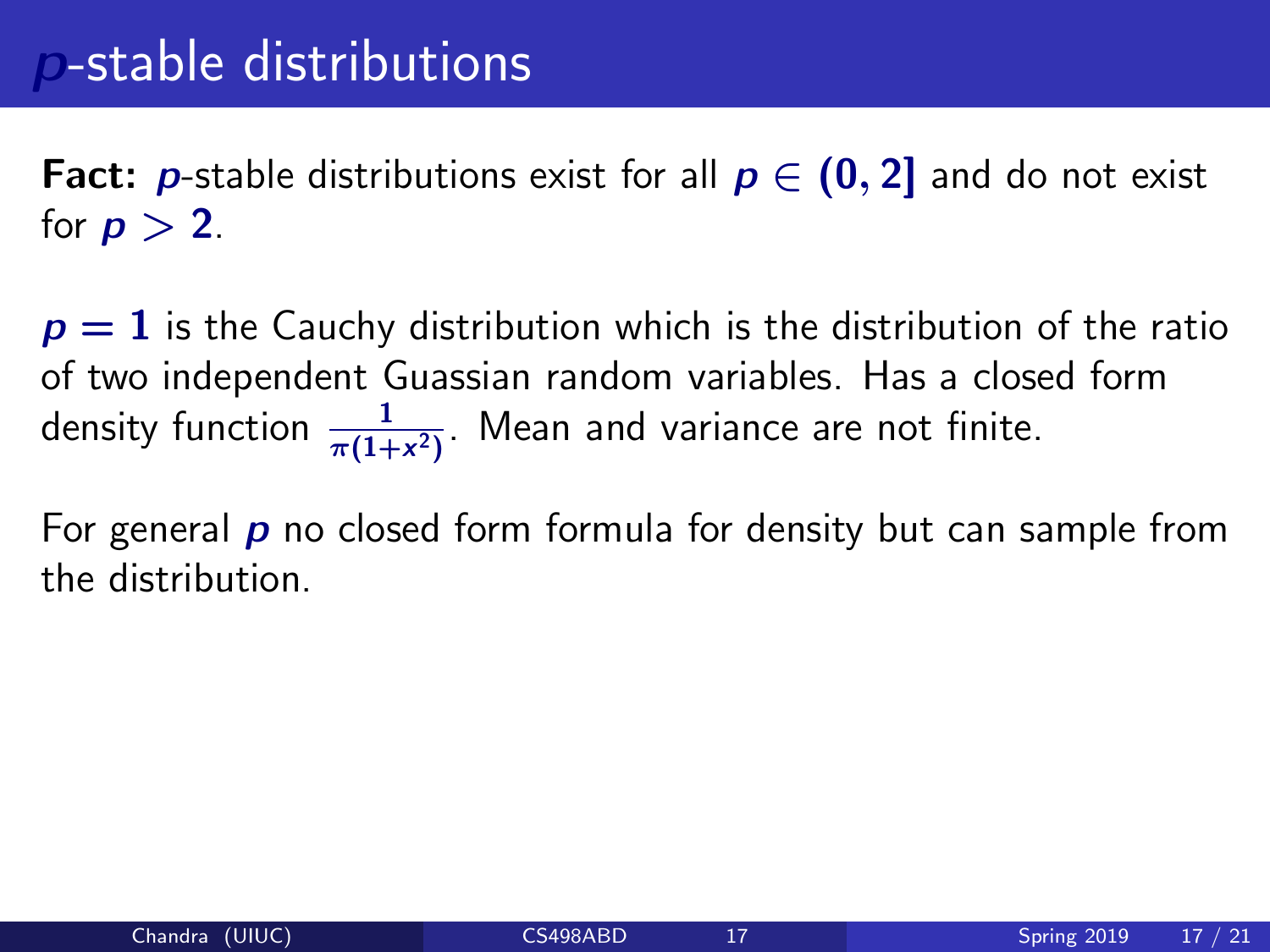**Fact:** *p*-stable distributions exist for all  $p \in (0, 2]$  and do not exist for  $p > 2$ .

 $p = 1$  is the Cauchy distribution which is the distribution of the ratio of two independent Guassian random variables. Has a closed form density function  $\frac{1}{\pi(1+x^2)}$ . Mean and variance are not finite.

For general  $\boldsymbol{p}$  no closed form formula for density but can sample from the distribution.

Streaming, sketching, LSH ideas for  $\ell_2$  generalize to  $\ell_p$  for  $p \in (0, 2]$  via p-stable distributions and additional technical work.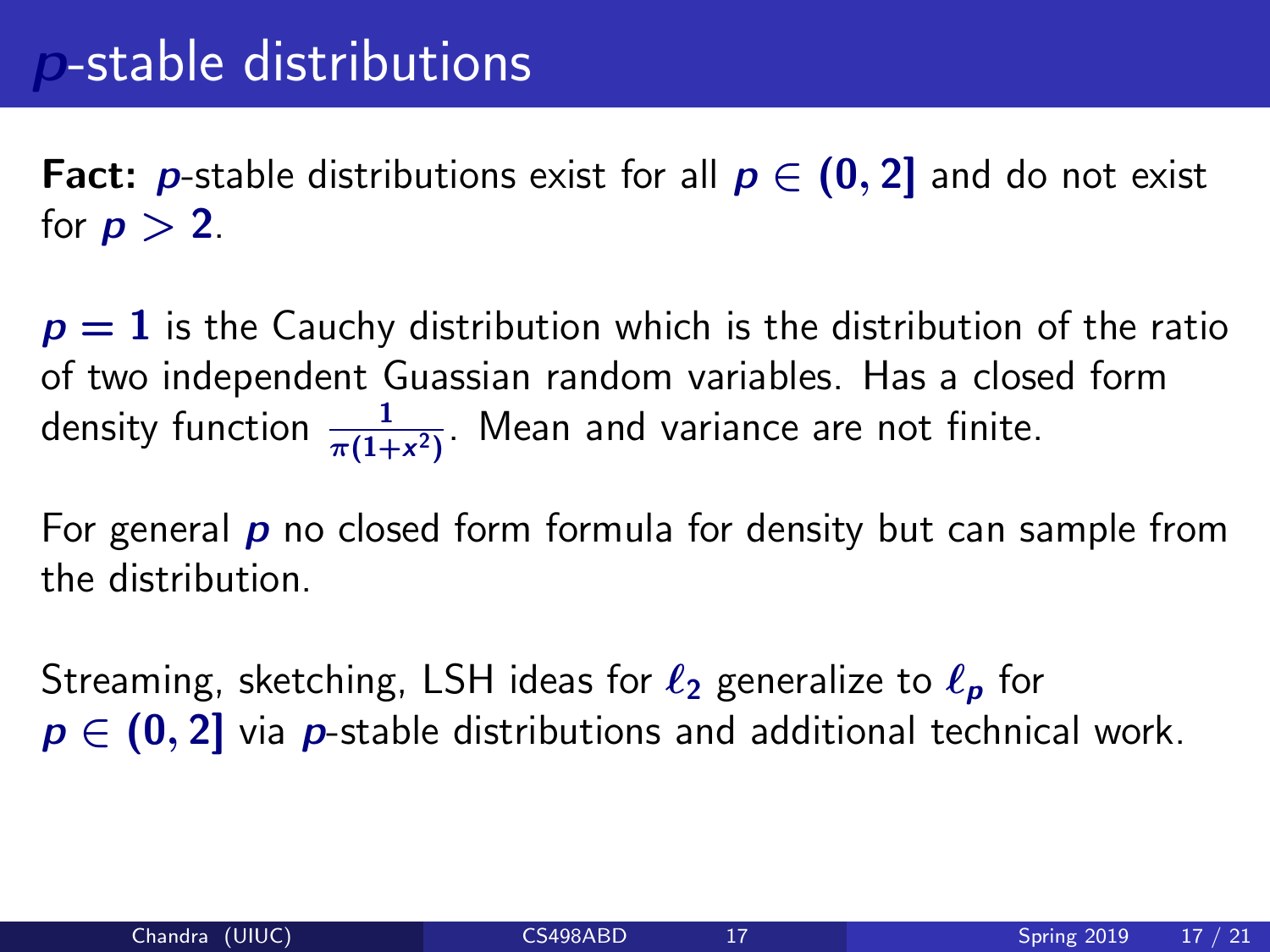# Digression: Doubling dimension

Thesis/assumption: Real world data is high-dimensional in explicit representation but low-dimensional in "content".

Several interpretations of what it means for data to be low-dimensional

- Data lies in a low-dimensional manifold
- Data can be projected into low dimensions while preserving certain properties (JL for instance)
- Data has a latent low-dimensional description (SVD, PCA, tensor decomposition, etc)
- Data has low doubling dimension

 $\bullet \cdot \cdot \cdot$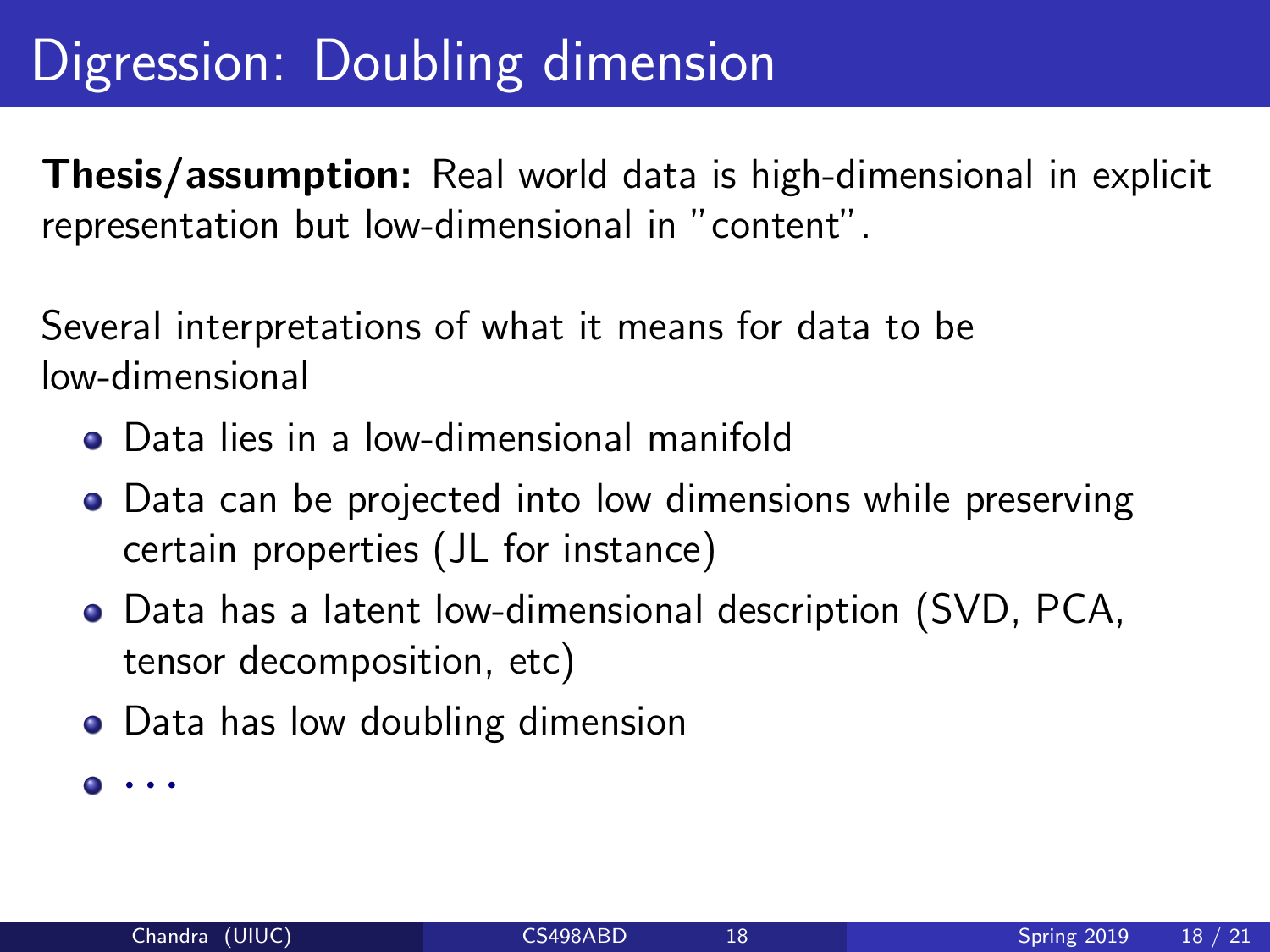#### Intrinsic dimension

Let  $(V, dist)$  be a finite metric space.

- o dist(x, y) = dist(y, x) for all  $x, y \in V$  (symmetry)
- dist(x, x) = 0 for all  $x \in V$  (reflexivity)
- o dist(x, y) + dist(y, z) > dist(x, z) for all  $x, y, z \in V$ (triangle inequality)

**Question:** Can we quantify whether  $(V, dist)$  behaves like a low-dimensional Euclidean space? Does this have any benefits?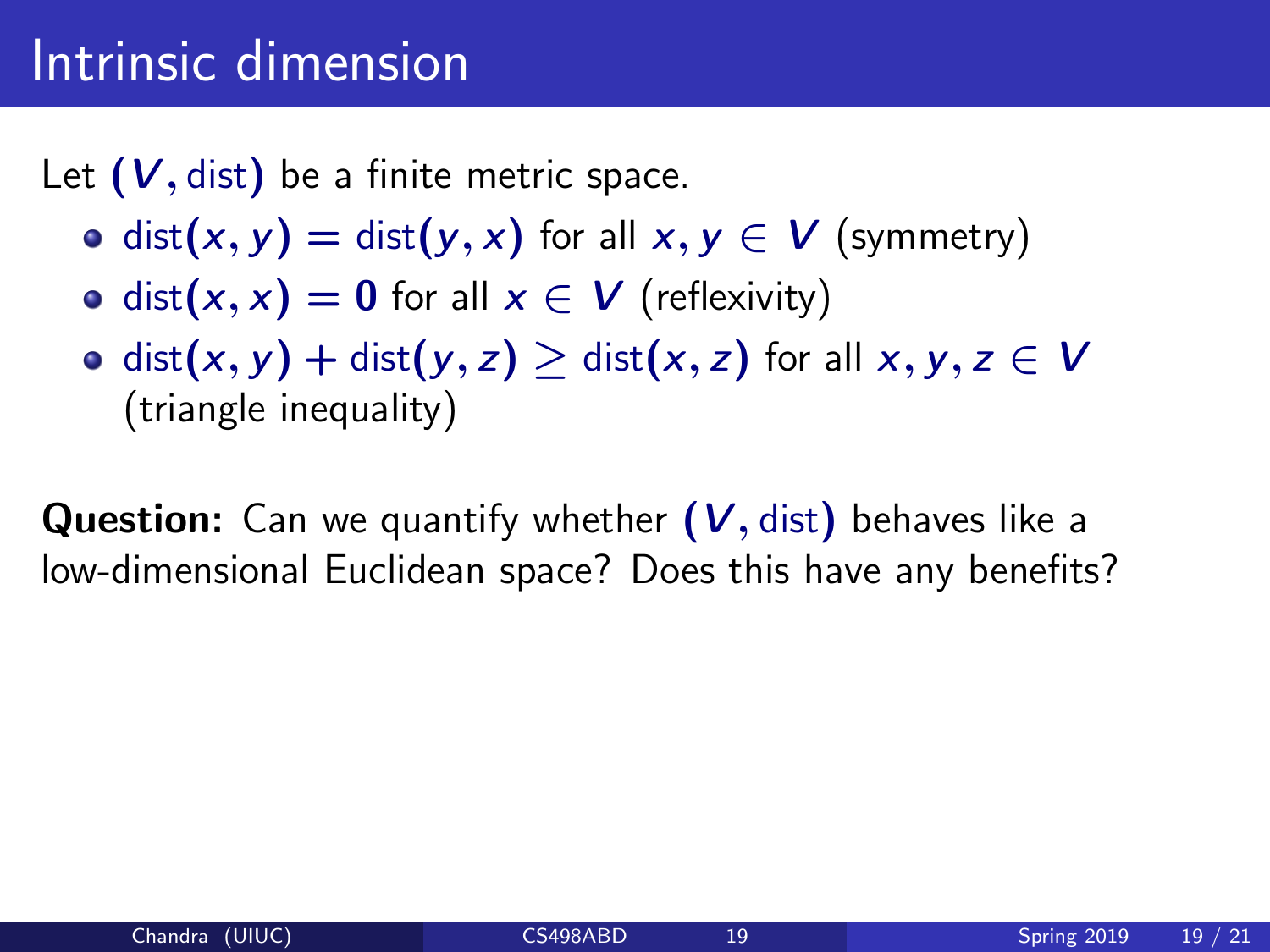# Doubling dimension

Property of  $\mathbb{R}^d$ : A ball of radius  $r$  can be covered by  $c^d$  balls of radius  $r/2$  for some constant  $c < 4$ .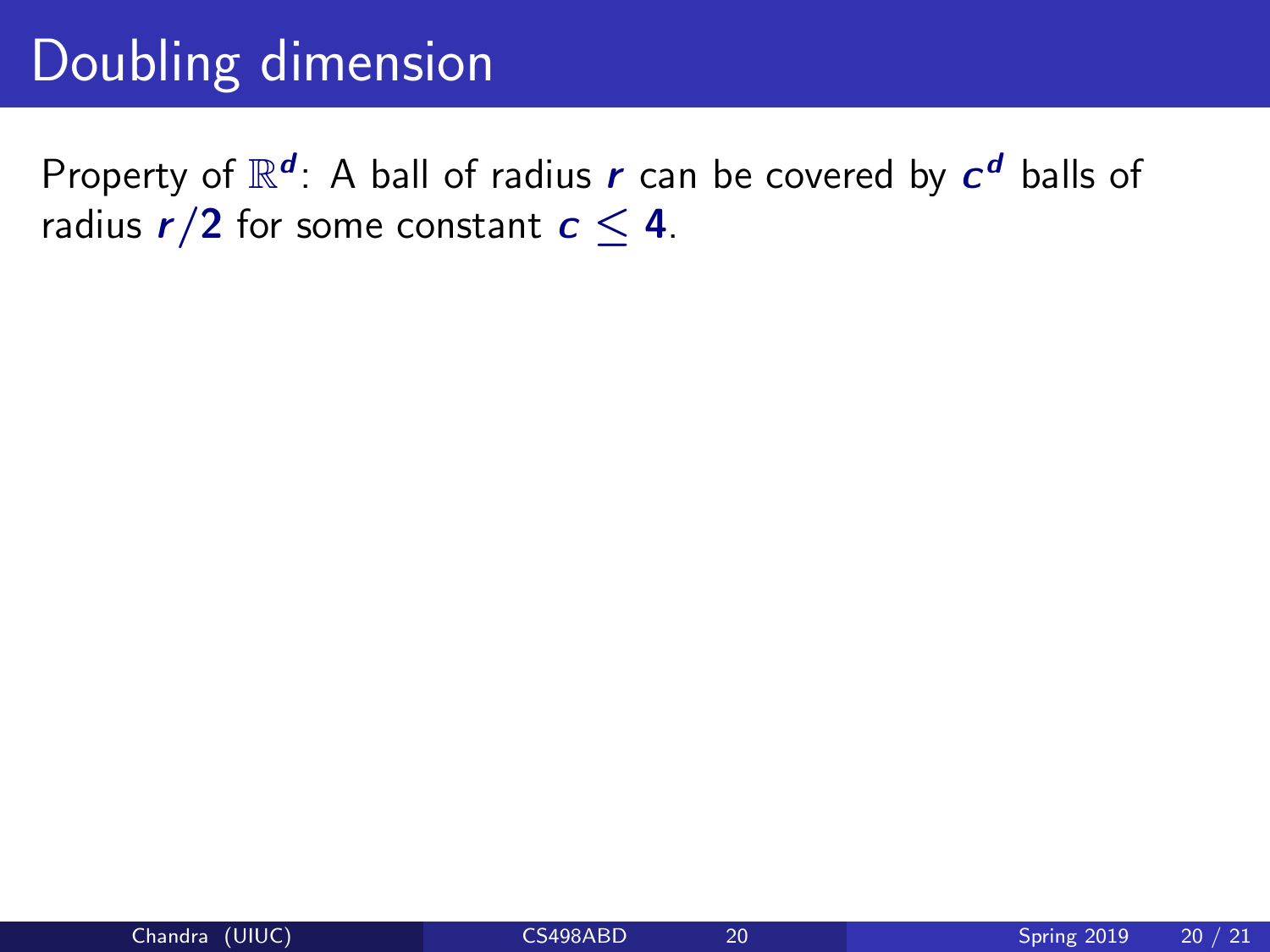# Doubling dimension

Property of  $\mathbb{R}^d$ : A ball of radius  $r$  can be covered by  $c^d$  balls of radius  $r/2$  for some constant  $c < 4$ .

Given  $(V, d)$  let  $B(p, r)$  be the ball or radius r around p and view it as a set of points:

 $B(p, r) = \{q \mid \text{dist}(p, q) \leq r\}$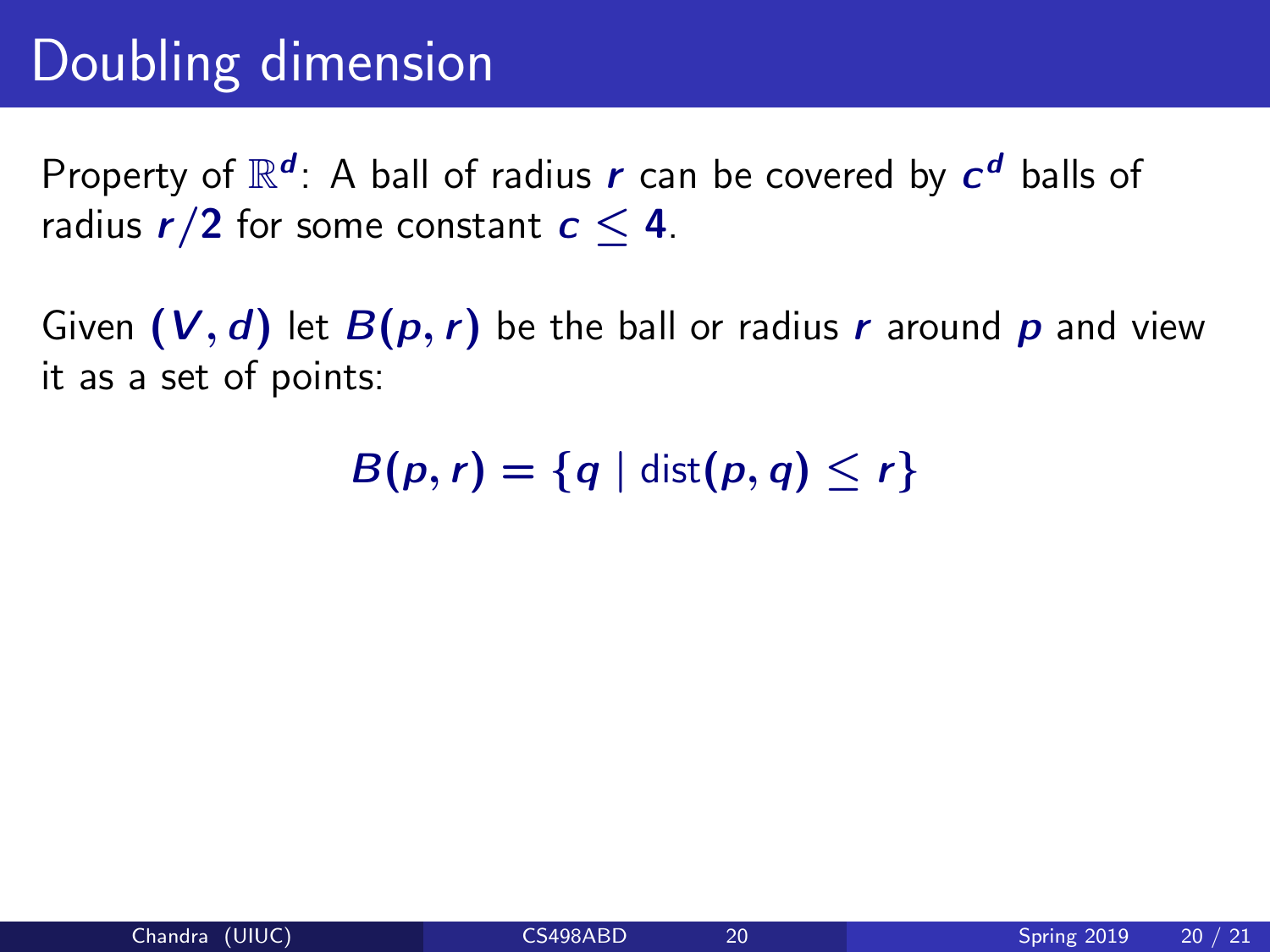# Doubling dimension

Property of  $\mathbb{R}^d$ : A ball of radius  $r$  can be covered by  $c^d$  balls of radius  $r/2$  for some constant  $c < 4$ .

Given  $(V, d)$  let  $B(p, r)$  be the ball or radius r around p and view it as a set of points:

 $B(p, r) = \{q \mid \text{dist}(p, q) \leq r\}$ 

#### Definition

A finite metric space  $(V, dist)$  has doubling dimension  $d$  if for all  $p \in V$  and all  $r > 0$ ,  $B(p,r)$  can be covered by  $2^d$  balls of radius at most  $r/2$ .